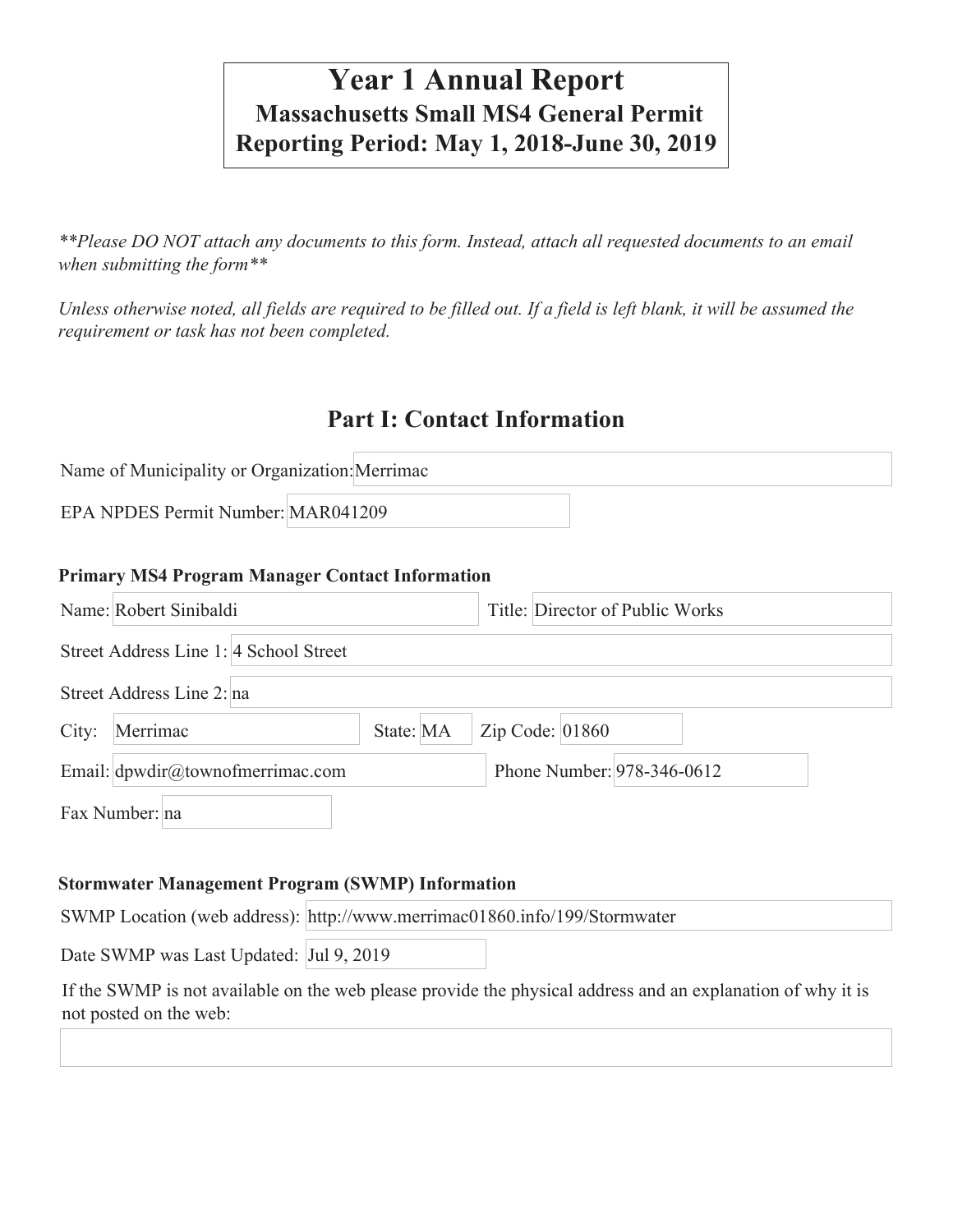# **Part II: Self Assessment**

*First, in the box below, select the impairment(s) and/or TMDL(s) that are applicable to your MS4.*

| <b>Impairment(s)</b>        |                                                       |          |                          |                             |
|-----------------------------|-------------------------------------------------------|----------|--------------------------|-----------------------------|
|                             | $\boxtimes$ Bacteria/Pathogens                        | Chloride | $\Box$ Nitrogen          | Phosphorus                  |
|                             | $\boxtimes$ Solids/Oil/ Grease (Hydrocarbons)/ Metals |          |                          |                             |
| $\overline{\text{IMDL(s)}}$ |                                                       |          |                          |                             |
| In State:                   | <b>Assabet River Phosphorus</b>                       |          | Bacteria and Pathogen    | Cape Cod Nitrogen           |
|                             | <b>Charles River Watershed Phosphorus</b>             |          | Lake and Pond Phosphorus |                             |
| $Out$ of State:             | Bacteria/Pathogens<br>$\Box$                          | Metals   | $\Box$ Nitrogen          | Phosphorus                  |
|                             |                                                       |          |                          | Clear Impairments and TMDLs |

*Next, check off all requirements below that have been completed. By checking each box you are certifying that you have completed that permit requirement fully. If you have not completed a requirement leave the box unchecked. Additional information will be requested in later sections.* 

#### Year 1 Requirements

- $\boxtimes$  Develop and begin public education and outreach program
- Identify and develop inventory of all known locations where SSOs have discharged to the MS4 in the last 5 years
	- $\circ$  The SSO inventory is attached to the email submission
	- The SSO inventory can be found at the following website:

http://www.merrimac01860.info/199/Stormwater

- $\boxtimes$  Develop written IDDE plan including a procedure for screening and sampling outfalls
- $\boxtimes$  IDDE ordinance complete
- Identify each outfall and interconnection discharging from MS4, classify into the relevant category, and priority reals as the state of  $\epsilon$ priority rank each catchment for investigation
	- $\circ$  The priority ranking of outfalls/interconnections is attached to the email submission
	- The priority ranking of outfalls/interconnections can be found at the following website:

http://www.merrimac01860.info/199/Stormwater

- $\boxtimes$  Construction/ Erosion and Sediment Control (ESC) ordinance complete
- Develop written procedures for site inspections and enforcement of sediment and erosion control measures
- $\boxtimes$  Develop written procedures for site plan review
- $\boxtimes$  Keep a log of catch basins cleaned or inspected
- $\boxtimes$  Complete inspection of all stormwater treatment structures

#### Annual Requirements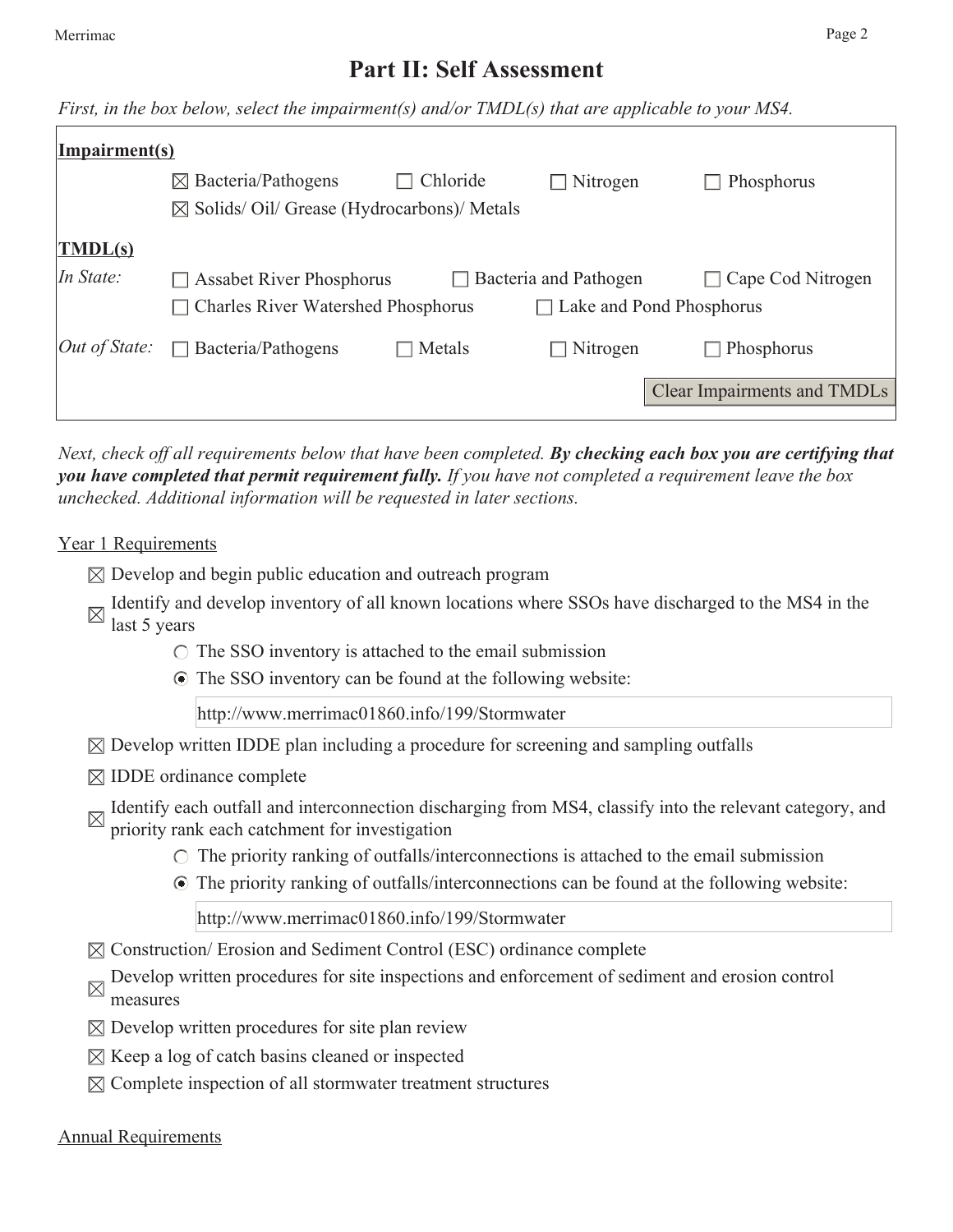- $\boxtimes$  Annual opportunity for public participation in review and implementation of SWMP
- $\boxtimes$  Comply with State Public Notice requirements
- $\boxtimes$  Keep records relating to the permit available for 5 years and make available to the public
- Properly store and dispose of catch basin cleanings and street sweepings so they do not discharge to  $\boxtimes$ receiving waters
- $\boxtimes$  Annual training to employees involved in IDDE program
- $\boxtimes$  All curbed roadways have been swept a minimum of one time per year

### **Solids, Oil and Grease (Hydrocarbons), or Metals**

### Annual Requirements

*Good Housekeeping and Pollution Prevention for Permittee Owned Operations*

Increase street sweeping frequency of all municipal owned streets and parking lots to a schedule to target areas with potential for high a  $1!$ target areas with potential for high pollutant loads

Prioritize inspection and maintenance for catch basins to ensure that no sump shall be more than 50

 $\boxtimes$  percent full; Clean catch basins more frequently if inspection and maintenance activities indicate excessive sediment or debris loadings

Use the box below to input additional details on any unchecked boxes above or any additional information you would like to share as part of your self assessment: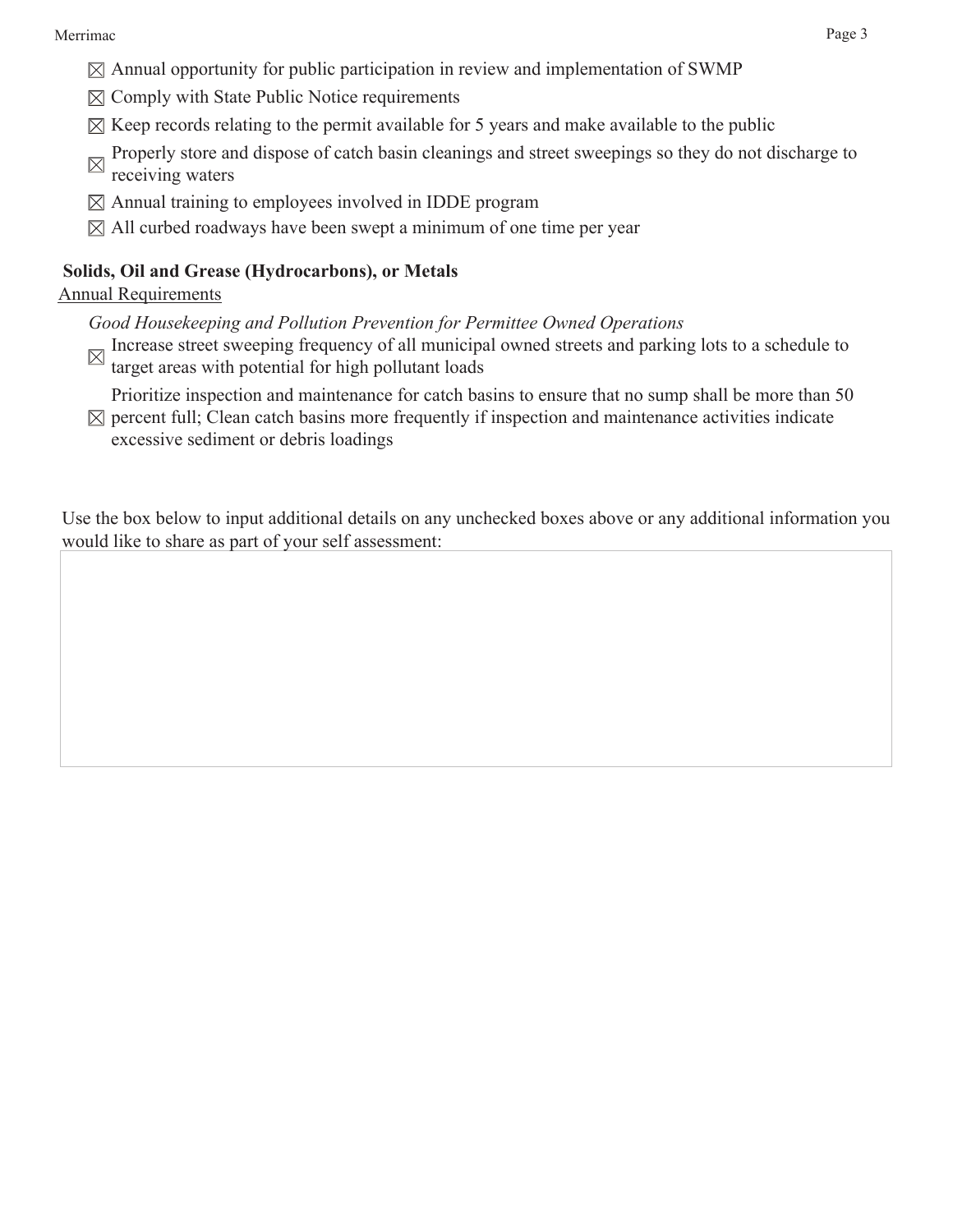# **Part III: Receiving Waters/Impaired Waters/TMDL**

Have you made any changes to your lists of receiving waters, outfalls, or impairments since the NOI was submitted?

Yes  $\Box$  No  $\boxtimes$ 

If yes, describe below, including any relevant impairments or TMDLs: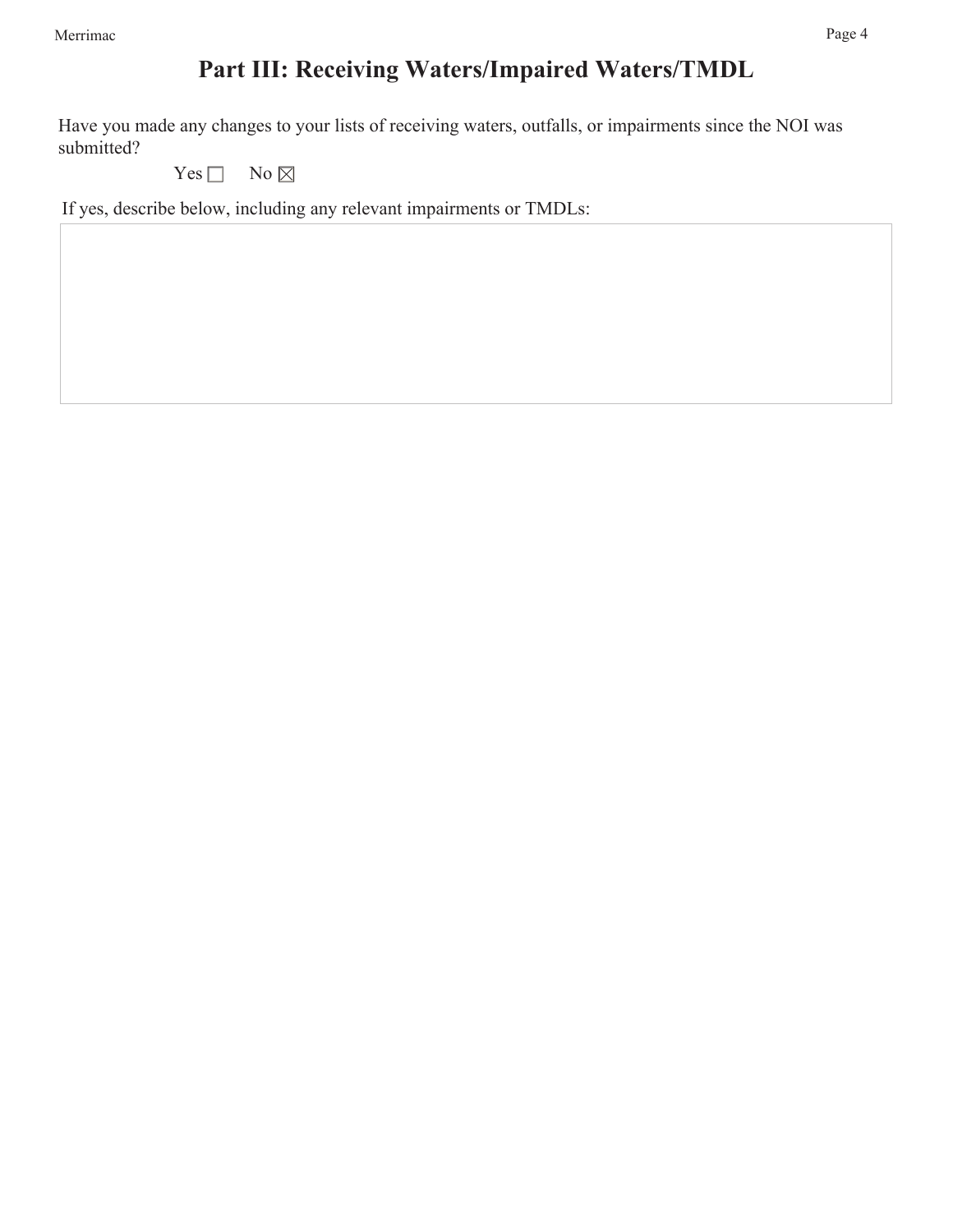# **Part IV: Minimum Control Measures**

*Please fill out all of the metrics below. If applicable, include in the description who completed the task if completed by a third party.* 

# **MCM1: Public Education**

| Number of educational messages completed during the reporting period: 16 |  |  |  |  |  |  |
|--------------------------------------------------------------------------|--|--|--|--|--|--|
|--------------------------------------------------------------------------|--|--|--|--|--|--|

*Below, report on the educational messages completed during the first year. For the measurable goal(s) please describe the method/measures used to assess the overall effectiveness of the educational program.*

### **BMP: Rain Garden Brochure**

Message Description and Distribution Method:

Informational brochure on the function and importance of Rain Gardens and stormwater filtration. Construction instructions and plant suggestions also included.

Targeted Audience: Businesses, institutions and commercial facilities, and Residents

Responsible Department/Parties: DPW Operations and Greenscapes North Shore Coalition

Measurable Goal(s):

500 made available in Town Hall. Distrubuted by Salam Sound Coastwatch and the Ipswich River Watershed Association at many community events. PDF available for download at www.greenscapes.org/resourcesbrochures/ and the Town's Stormwater Management web page.

Message Date(s): Delivered November 2018

| Message Completed for:                    | Appendix F Requirements $\Box$                                 | Appendix H Requirements $\boxtimes$ |
|-------------------------------------------|----------------------------------------------------------------|-------------------------------------|
|                                           | Was this message different than what was proposed in your NOI? | Yes $\Box$ No $\boxtimes$           |
| If yes, describe why the change was made: |                                                                |                                     |

# **BMP: LID Workshop**

Message Description and Distribution Method:

Workshop/Seminar reintroduced the basics of low impact development and its importance. MS4 requirements, as they relate to LID were discussed and Fred Civian (MassDEP) provided tips for designing and passing municipal ordinances to promote LID.

Targeted Audience: Developers (construction) (via municipal planners, conservation comm. members, and DP

Responsible Department/Parties: Greenscapes North Shore Coalition

Measurable Goal(s):

Attended by 35. Presentation PDF and "Tip Sheet" sent to municipal contacts and was temporarily available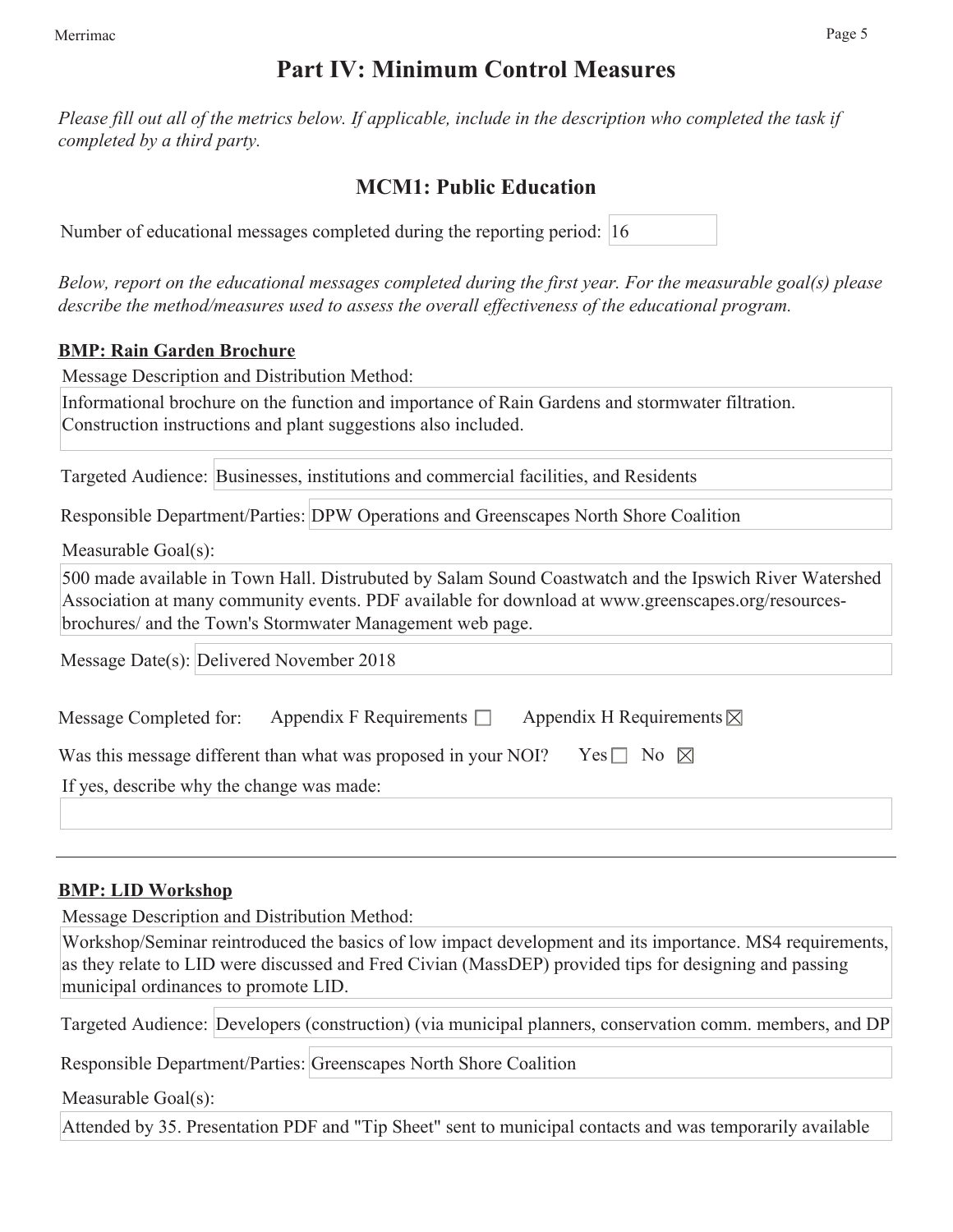| Merrimac                                                                                     | Page 6 |
|----------------------------------------------------------------------------------------------|--------|
| on Greenscapes website.                                                                      |        |
| Message Date(s): January 18, 2018                                                            |        |
| Appendix F Requirements $\Box$ Appendix H Requirements $\boxtimes$<br>Message Completed for: |        |
| Was this message different than what was proposed in your NOI?<br>Yes $\Box$ No $\boxtimes$  |        |
| If yes, describe why the change was made:                                                    |        |
|                                                                                              |        |

#### **BMP: "Soak Up the Rain" Presentation**

Message Description and Distribution Method:

Public presentation held at Nahant Life Saving Station, sponsored by Nahant SWIM, hosted by Greenscapes. Presentation conducted by Greenscapes representative, Barbara Warren, executive director of Salem Sound Coastwatch. Barbara shared natural ways to slow the flow of rainwater, including the planting of gardens designed to capture and absorb rainwater. In these times of unusually high rates of rainfall, small-scale stormwater management, such as a rain garden, is very important for all our communities to help reduce pollution and flooding of our basements, land, driveways and streets.

Targeted Audience: Residents

Responsible Department/Parties: Greenscapes North Shore Coalition

Measurable Goal(s):

Attended by 35.

| Message Date(s): March 6, 2019 |  |  |  |
|--------------------------------|--|--|--|
|                                |  |  |  |

| Message Completed for:                    | Appendix F Requirements $\Box$                                 |  | Appendix H Requirements $\Box$ |  |  |
|-------------------------------------------|----------------------------------------------------------------|--|--------------------------------|--|--|
|                                           | Was this message different than what was proposed in your NOI? |  | $Yes \boxtimes No \Box$        |  |  |
| If yes, describe why the change was made: |                                                                |  |                                |  |  |
| Not described in NOI proposal.            |                                                                |  |                                |  |  |

#### **BMP: "Greenscapes 101/Water Talk" Presentation**

Message Description and Distribution Method:

Public presentation hosted by the Lynnfield Conservation Commission and Planning Department. Presenters included the Lynnfield Water District and Lynnfield Center Water District directors and Kristen Grubbs, Greenscapes representative and Environmental Planner for the Ipswich River Watershed Association. Topics included a general water conservation and stormwater overview, discussion of the watershed's issues and concerns, followed by solutions – including homeowner greenscaping practices and municipal solutions.

Targeted Audience: Residents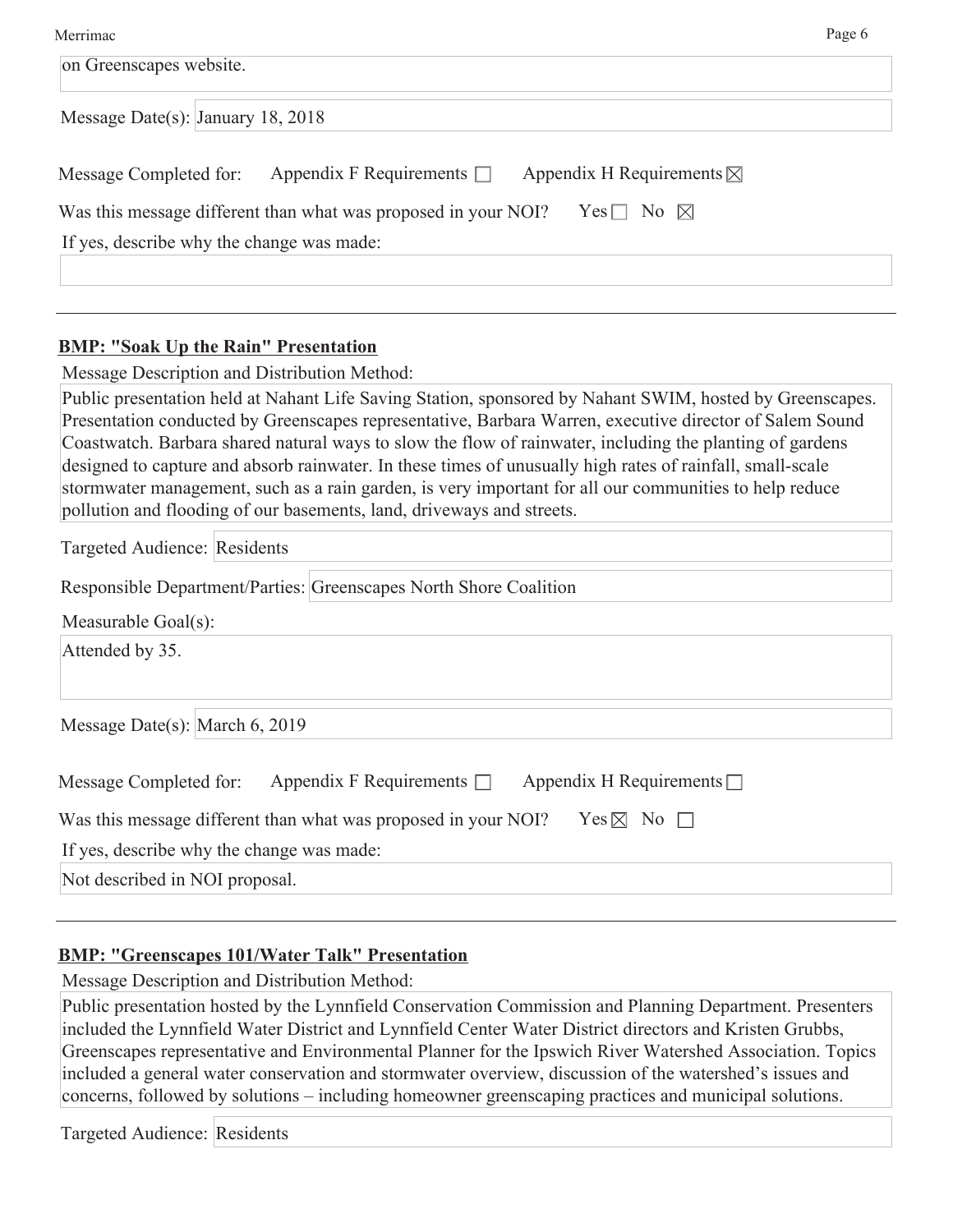| vierrima |
|----------|
|          |

| Merrimac                                                                                                                                                                                                                                                                                                                                   | Page 7 |
|--------------------------------------------------------------------------------------------------------------------------------------------------------------------------------------------------------------------------------------------------------------------------------------------------------------------------------------------|--------|
| Responsible Department/Parties: Greenscapes North Shore Coalition                                                                                                                                                                                                                                                                          |        |
| Measurable Goal(s):                                                                                                                                                                                                                                                                                                                        |        |
| Attended by 30.                                                                                                                                                                                                                                                                                                                            |        |
| Message Date(s): March 15, 2019                                                                                                                                                                                                                                                                                                            |        |
| Appendix F Requirements $\Box$<br>Appendix H Requirements $\boxtimes$<br>Message Completed for:                                                                                                                                                                                                                                            |        |
| $Yes \boxtimes No \Box$<br>Was this message different than what was proposed in your NOI?                                                                                                                                                                                                                                                  |        |
| If yes, describe why the change was made:                                                                                                                                                                                                                                                                                                  |        |
| Not described in NOI proposal.                                                                                                                                                                                                                                                                                                             |        |
| <b>BMP: New Greenscapes Guide</b><br>Message Description and Distribution Method:<br>A revised version of the comprehensive Greenscapes Guide. A new 24 page magazine (PDF) outlining the<br>importance of small-scale stormwater management and sustainable landscaping. Project ideas, plant<br>suggestions and best practices included. |        |
| Targeted Audience: Residents                                                                                                                                                                                                                                                                                                               |        |
| Responsible Department/Parties: DPW Operations and Greenscapes North Shore Coalition                                                                                                                                                                                                                                                       |        |
| Measurable Goal(s):                                                                                                                                                                                                                                                                                                                        |        |
| Sent to 70 municipal contacts and available at www.greenscapes.org/greenscapes-guide/.                                                                                                                                                                                                                                                     |        |
| Message Date(s): Published June 30, 2019                                                                                                                                                                                                                                                                                                   |        |
| Appendix F Requirements $\Box$<br>Appendix H Requirements $\boxtimes$<br>Message Completed for:                                                                                                                                                                                                                                            |        |
| Was this message different than what was proposed in your NOI?<br>$Yes \boxtimes No \square$                                                                                                                                                                                                                                               |        |
| If yes, describe why the change was made:                                                                                                                                                                                                                                                                                                  |        |
| Revised guide does not include messaging about sewer/septic maintenance. This information will be delivered<br>in other Greenscapes materials and messaging.                                                                                                                                                                               |        |
|                                                                                                                                                                                                                                                                                                                                            |        |

# **BMP: Keeping Water Clean School Program**

Message Description and Distribution Method:

Program engages 5th grade students in several activities designed to raise their stormwater and water conservation awareness. Students learn about what a watershed is, what stormwater, groundwater and wastewater are, how they can negatively or positively impact these water systems, along with more details about each system and how it should be protected/maintained.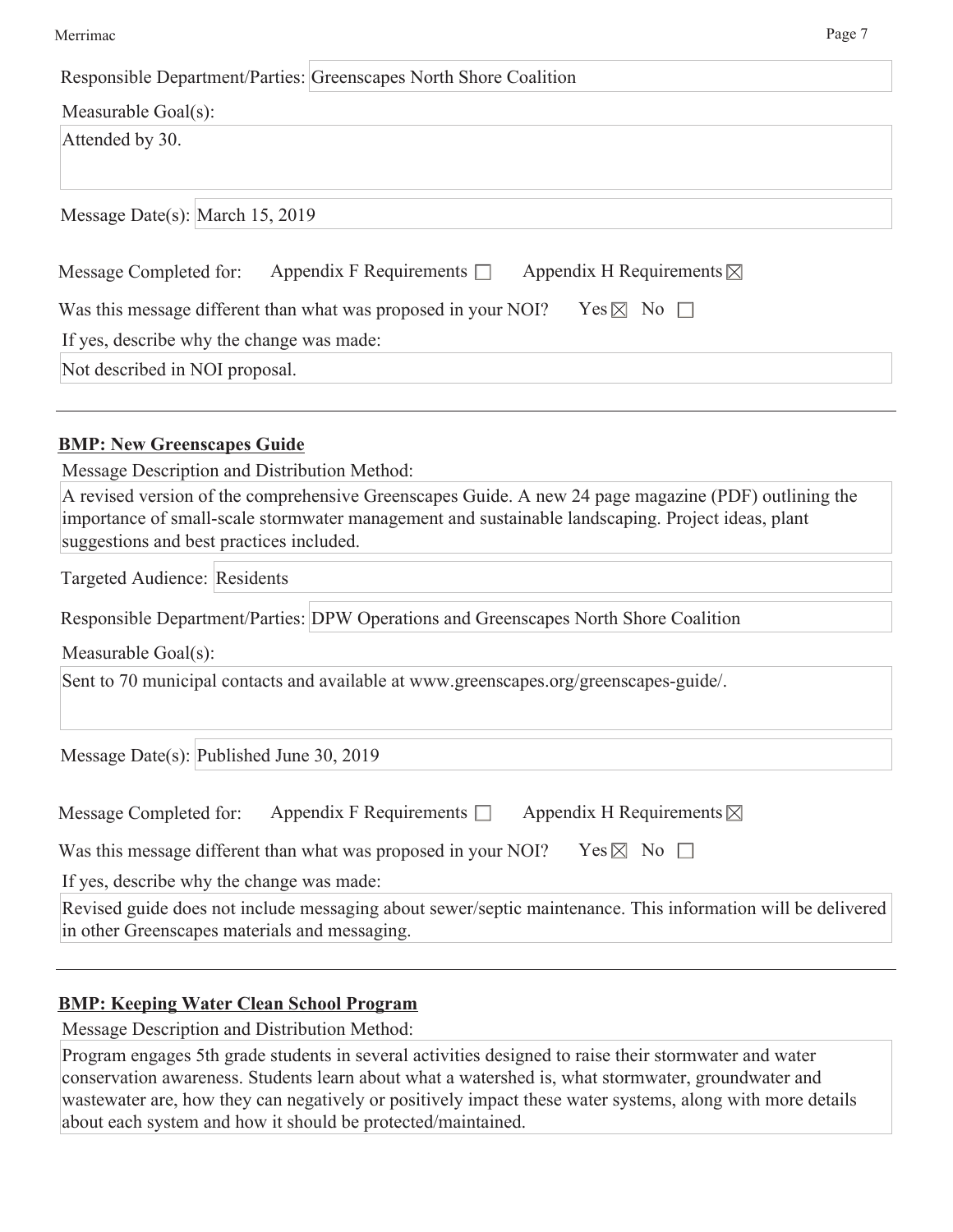### Responsible Department/Parties: Greenscapes North Shore Coalition

Measurable Goal(s):

Conducted KWC at 27 different schools, reaching 2002 5th grade students and 300 adults across the North Shore.

Message Date(s): 27 programs conducted from September 2018 to June 2019.

| Message Completed for: Appendix F Requirements $\Box$ | Appendix H Requirements $\boxtimes$ |
|-------------------------------------------------------|-------------------------------------|

| Was this message different than what was proposed in your NOI? Yes $\Box$ No $\boxtimes$ |  |  |  |  |
|------------------------------------------------------------------------------------------|--|--|--|--|
|------------------------------------------------------------------------------------------|--|--|--|--|

If yes, describe why the change was made:

# **BMP:Yard Waste Management Post**

Message Description and Distribution Method:

Social media post describing the best ways to properly dispose of leaf litter and yard waste, keeping your yard clean and our water resources safe. Composting leaves, leaving them on the lawn for nutrient deposition, or having them picked up by the town are described as good options.

Targeted Audience: Residents

| Responsible Department/Parties: DPW Operations and Greenscapes North Shore Coalition |  |  |
|--------------------------------------------------------------------------------------|--|--|
|                                                                                      |  |  |

Measurable Goal(s):

Sent to 70 municipal contacts for further dissemination, posted on partner social media platforms (Facebook & Twitter) and available at www.greenscapes.org/resources-social-media/. PDF is available on Town's Stormwater Management web page.

Message Date(s): Created in October 2018.

Was this message different than what was proposed in your NOI? Yes  $\Box$  No  $\boxtimes$ 

If yes, describe why the change was made:

# **BMP: Keep Drains Clear Post**

Message Description and Distribution Method:

Social media post describing the importance of keeping storm drains clear of leaf debris and litter.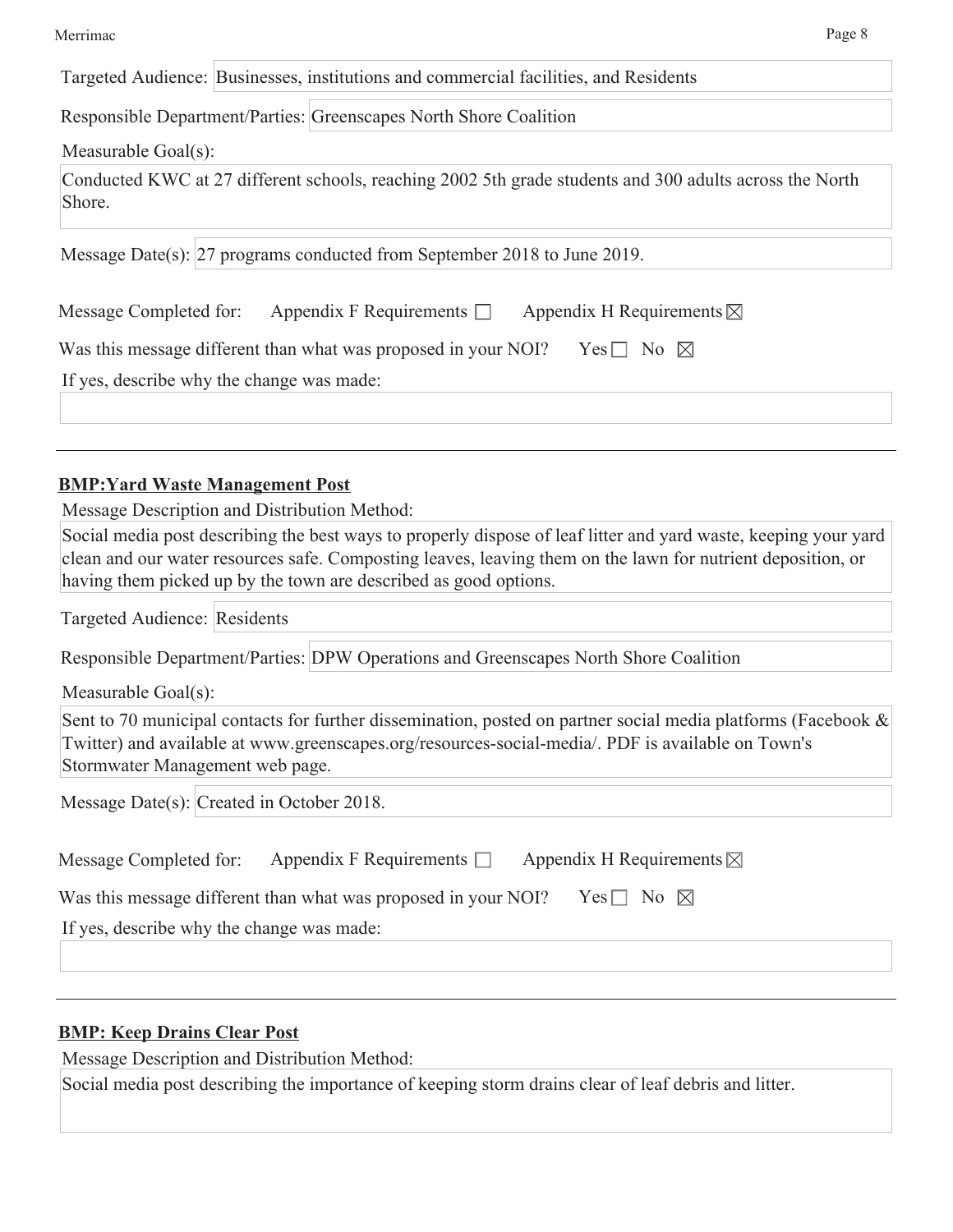| Merrimac |
|----------|
|          |

| Merrimac                                                                                                                                                                                                                                               | Page 9 |
|--------------------------------------------------------------------------------------------------------------------------------------------------------------------------------------------------------------------------------------------------------|--------|
| Targeted Audience: Residents                                                                                                                                                                                                                           |        |
| Responsible Department/Parties: DPW Operations and Greenscapes North Shore Coalition                                                                                                                                                                   |        |
| Measurable Goal(s):                                                                                                                                                                                                                                    |        |
| Sent to 70 municipal contacts for further dissemination, posted on partner social media platforms (Facebook &<br>Twitter) and available at www.greenscapes.org/resources-social-media/. PDF was available on Town's<br>Stormwater Management web page. |        |
| Message Date(s): Created in November 2018.                                                                                                                                                                                                             |        |
| Appendix F Requirements $\Box$<br>Appendix H Requirements $\boxtimes$<br>Message Completed for:                                                                                                                                                        |        |
| Was this message different than what was proposed in your NOI?<br>Yes $\Box$ No $\boxtimes$                                                                                                                                                            |        |
| If yes, describe why the change was made:                                                                                                                                                                                                              |        |
|                                                                                                                                                                                                                                                        |        |
| <b>BMP: Road Salt Post</b>                                                                                                                                                                                                                             |        |
| Message Description and Distribution Method:                                                                                                                                                                                                           |        |
| Social media post describing many alternatives to traditional road salting practices. The use and benefits of<br>coffee grounds, pickle brine, kitty litter, ashes, sugar beet juice and/or sand were discussed.                                       |        |
| Targeted Audience: Residents                                                                                                                                                                                                                           |        |
| Responsible Department/Parties: DPW Operations and Greenscapes North Shore Coalition                                                                                                                                                                   |        |
| Measurable Goal(s):                                                                                                                                                                                                                                    |        |
| Sent to 70 municipal contacts for further dissemination, posted on partner social media platforms (Facebook &<br>Twitter) and available at www.greenscapes.org/resources-social-media/. PDF was available on Town's<br>Stormwater Management web page. |        |
| Message Date(s): Created in December 2018.                                                                                                                                                                                                             |        |
| Appendix F Requirements $\Box$<br>Appendix H Requirements $\boxtimes$<br>Message Completed for:                                                                                                                                                        |        |
| Was this message different than what was proposed in your NOI?<br>Yes $\Box$ No $\boxtimes$                                                                                                                                                            |        |
| If yes, describe why the change was made:                                                                                                                                                                                                              |        |
|                                                                                                                                                                                                                                                        |        |

# **BMP: Un-Flushables Post**

Message Description and Distribution Method:

Social media post warning residents of the harm caused by flushing "unflushables" such as q-tips, feminine hygiene products, oil, grease, "flushable" wipes, and more in their wastewater systems. The post clearly states that those items belong in the trash!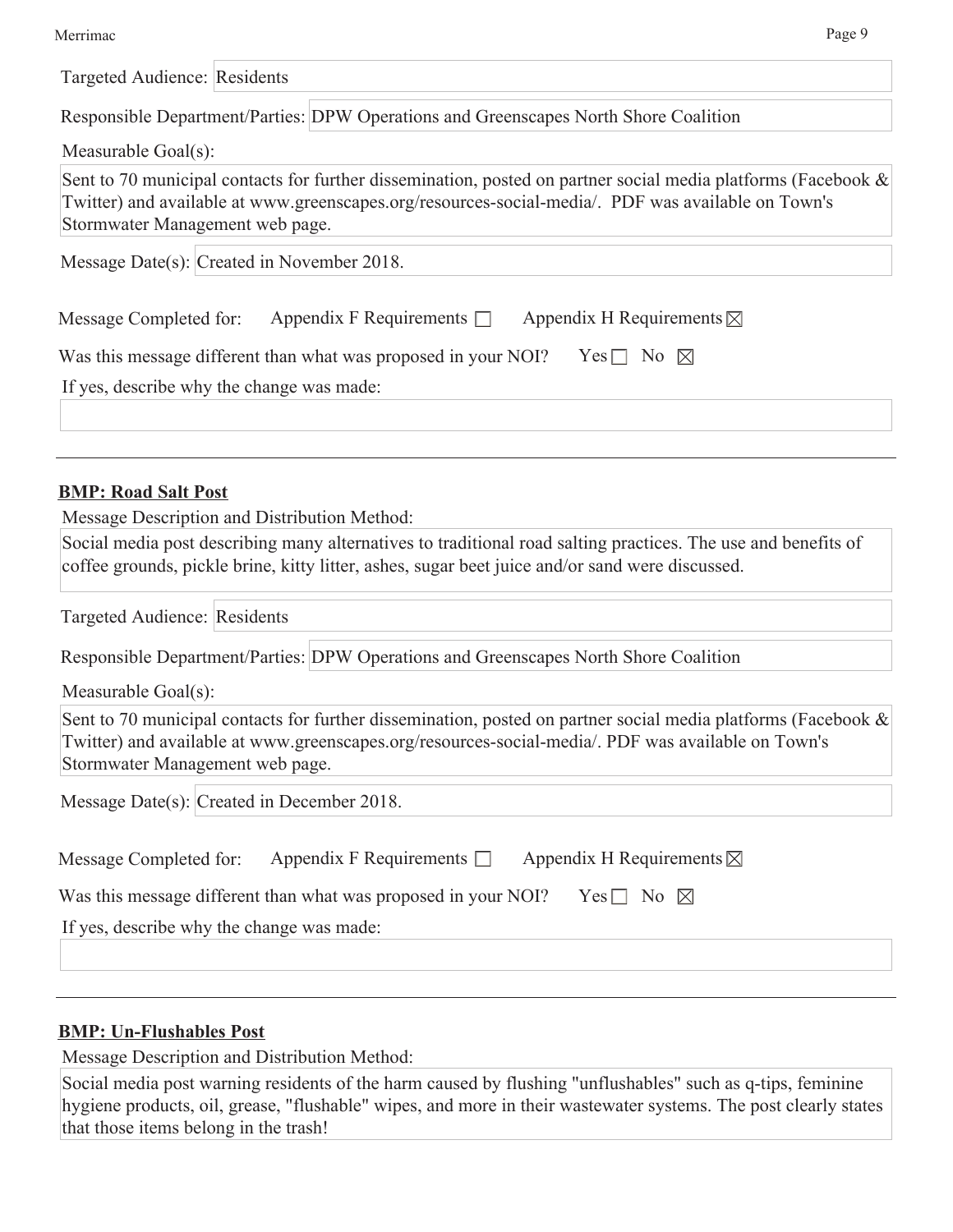| Merrimac |
|----------|
|          |

| ↩ |
|---|
|---|

| Page 10<br>Merrimac                                                                                                                                                                                                                                       |
|-----------------------------------------------------------------------------------------------------------------------------------------------------------------------------------------------------------------------------------------------------------|
| Targeted Audience: Residents                                                                                                                                                                                                                              |
| Responsible Department/Parties: DPW Operations and Greenscapes North Shore Coalition                                                                                                                                                                      |
| Measurable Goal(s):                                                                                                                                                                                                                                       |
| Sent to 70 municipal contacts for further dissemination, posted on partner social media platforms (Facebook $\&$<br>Twitter) and available at www.greenscapes.org/resources-social-media/. PDF was available on Town's<br>Stormwater Management web page. |
| Message Date(s): $Created$ in January 2019.                                                                                                                                                                                                               |
| Appendix F Requirements $\Box$<br>Appendix H Requirements $\boxtimes$<br>Message Completed for:                                                                                                                                                           |
| Was this message different than what was proposed in your NOI?<br>Yes $\Box$ No $\boxtimes$                                                                                                                                                               |
| If yes, describe why the change was made:                                                                                                                                                                                                                 |
|                                                                                                                                                                                                                                                           |
| <b>BMP: Scoop the Poop Post</b>                                                                                                                                                                                                                           |
| Message Description and Distribution Method:<br>Social media post educating residents on the harmful bacterial impacts that pet waste can have on our<br>waterways and our health, if not properly disposed of.                                           |
| Targeted Audience: Residents                                                                                                                                                                                                                              |
| Responsible Department/Parties: DPW Operations and Greenscapes North Shore Coalition                                                                                                                                                                      |
| Measurable Goal(s):                                                                                                                                                                                                                                       |
| Sent to 70 municipal contacts for further dissemination, posted on partner social media platforms (Facebook &<br>Twitter) and available at www.greenscapes.org/resources-social-media/. PDF was available on Town's<br>Stormwater Management web page.    |
| Message Date(s): Created in February 2019.                                                                                                                                                                                                                |
| Appendix F Requirements $\Box$<br>Appendix H Requirements $\boxtimes$<br>Message Completed for:                                                                                                                                                           |
| Was this message different than what was proposed in your NOI?<br>Yes $\Box$ No $\boxtimes$                                                                                                                                                               |
| If yes, describe why the change was made:                                                                                                                                                                                                                 |
|                                                                                                                                                                                                                                                           |
|                                                                                                                                                                                                                                                           |
| <b>BMP: Rain Garden Post</b>                                                                                                                                                                                                                              |

Message Description and Distribution Method:

Social media post describing the many important benefits rain gardens can have on our waterways by retaining and filtering stormwater as it travels through our watershed(s).

Targeted Audience: Residents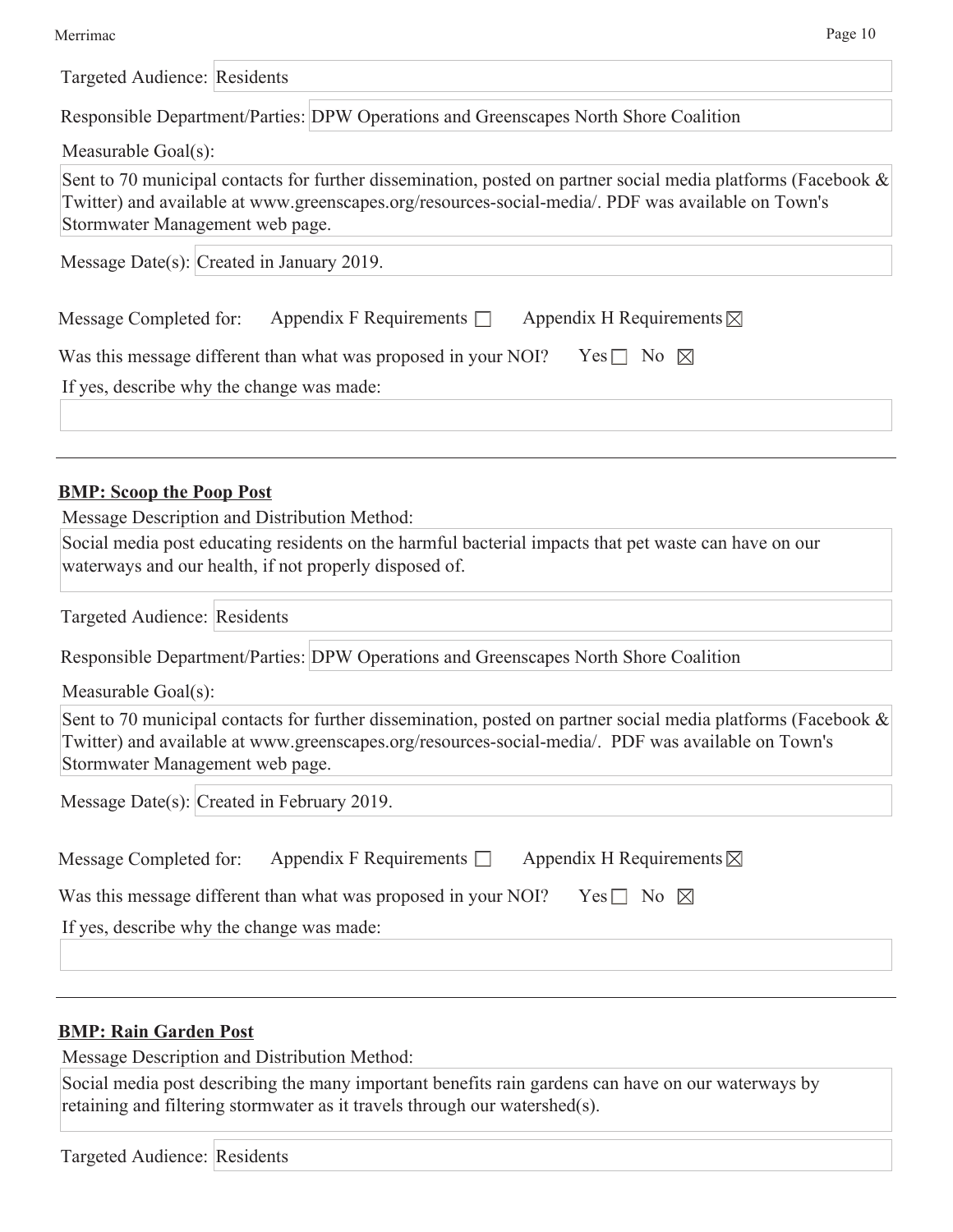#### Merrimac Page 11

| Responsible Department/Parties: DPW Operations and Greenscapes North Shore Coalition                                                                                                                                                                     |
|----------------------------------------------------------------------------------------------------------------------------------------------------------------------------------------------------------------------------------------------------------|
| Measurable Goal(s):                                                                                                                                                                                                                                      |
| Sent to 70 municipal contacts for further dissemination, posted on partner social media platforms (Facebook &<br>Twitter) and available at www.greenscapes.org/resources-social-media/. PDF is available on Town's<br>Stormwater Management web page.    |
| Message Date(s): Created in March 2019.                                                                                                                                                                                                                  |
| Appendix F Requirements $\Box$<br>Appendix H Requirements $\boxtimes$<br>Message Completed for:                                                                                                                                                          |
| Was this message different than what was proposed in your NOI?<br>Yes $\Box$ No $\boxtimes$                                                                                                                                                              |
| If yes, describe why the change was made:                                                                                                                                                                                                                |
|                                                                                                                                                                                                                                                          |
|                                                                                                                                                                                                                                                          |
| <b>BMP: Careful Lawn Care Post</b>                                                                                                                                                                                                                       |
| Message Description and Distribution Method:                                                                                                                                                                                                             |
| Social media post dsescribing many different sustainable and earth-friendly landscaping practices. Soil testing,<br>mowing routines, watering routines, proper fertilization timing and suggested products are discussed.                                |
| Targeted Audience: Residents                                                                                                                                                                                                                             |
| Responsible Department/Parties: DPW Operations and Greenscapes North Shore Coalition                                                                                                                                                                     |
| Measurable Goal(s):                                                                                                                                                                                                                                      |
| Sent to 70 municipal contacts for further dissemination, posted on partner social media platforms (Facebook $\&$<br>Twitter) and available at www.greenscapes.org/resources-social-media/. PDF is available on Town's<br>Stormwater Management web page. |
| Message Date(s): Created in April 2019.                                                                                                                                                                                                                  |
| Appendix F Requirements $\Box$<br>Appendix H Requirements $\boxtimes$<br>Message Completed for:                                                                                                                                                          |
| Was this message different than what was proposed in your NOI?<br>Yes $\Box$ No $\boxtimes$                                                                                                                                                              |
| If yes, describe why the change was made:                                                                                                                                                                                                                |
|                                                                                                                                                                                                                                                          |
|                                                                                                                                                                                                                                                          |
| <b>BMP: Water Meter Post</b>                                                                                                                                                                                                                             |

Message Description and Distribution Method:

Social media post highlighting the importance of thoughtful watering practices such as watering deeply and only when the lawn/plants are "thirsty".

Targeted Audience: Residents

Responsible Department/Parties: DPW Operations and Greenscapes North Shore Coalition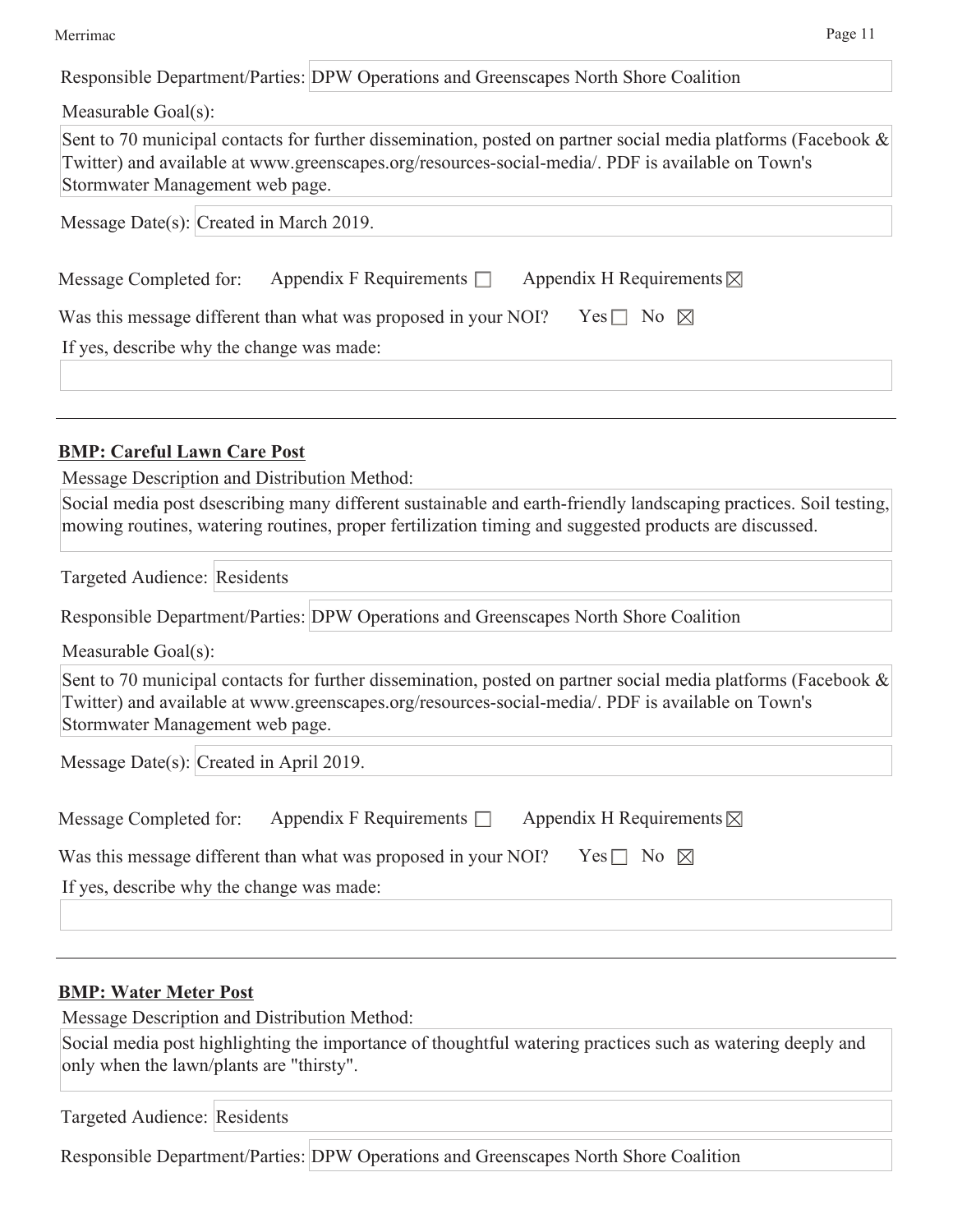| Merrimac            | Page 12 |
|---------------------|---------|
| Measurable Goal(s): |         |

| Sent to 70 municipal contacts for further dissemination, posted on partner social media platforms (Facebook $\&$<br>Twitter) and available at www.greenscapes.org/resources-social-media/.                                 |  |
|----------------------------------------------------------------------------------------------------------------------------------------------------------------------------------------------------------------------------|--|
| Message Date(s): Created in July 2019.                                                                                                                                                                                     |  |
| Appendix F Requirements $\Box$<br>Appendix H Requirements ⊠<br>Message Completed for:                                                                                                                                      |  |
| Was this message different than what was proposed in your NOI?<br>Yes $\Box$ No $\boxtimes$                                                                                                                                |  |
| If yes, describe why the change was made:                                                                                                                                                                                  |  |
|                                                                                                                                                                                                                            |  |
| <b>BMP: Rain Barrel Sale</b>                                                                                                                                                                                               |  |
| Message Description and Distribution Method:<br>Greenscapes North Shore Coalition hosted a rain barrel sale and created associated advertisements that                                                                     |  |
| promoted water conservation and described how using a rain barrel can greatly reduce a resident's household<br>water use as well as mitigating roof run-off. The barrel sale was open to all residents on the North Shore. |  |
| Targeted Audience: Businesses, institutions and commercial facilities, and Residents                                                                                                                                       |  |
| Responsible Department/Parties: DPW Operations and Greenscapes North Shore Coalition                                                                                                                                       |  |
| Measurable Goal(s):                                                                                                                                                                                                        |  |
| Post sent to 70 municipal contacts, press release sent to 20 local and regional newspapers, 300 "engagements"<br>with post on Salem Sound Coastwatch Facebook, 520 "engagements on IRWA Facebook, 20 rain barrels sold.    |  |
| Message Date(s): Social media ad/press release created May 2019. Sale held June 22, 2019.                                                                                                                                  |  |
| Appendix F Requirements $\Box$<br>Appendix H Requirements $\boxtimes$<br>Message Completed for:                                                                                                                            |  |
| Yes $\times$ No $\Box$<br>Was this message different than what was proposed in your NOI?                                                                                                                                   |  |
| If yes, describe why the change was made:                                                                                                                                                                                  |  |
| Not described in original NOI.                                                                                                                                                                                             |  |
| <b>BMP: Think Blue Fowl Water Video</b>                                                                                                                                                                                    |  |
| Message Description and Distribution Method:                                                                                                                                                                               |  |
| Think Blue Massachusetts "Fowl Water" video defines stormwater and explains the impact that pollution like<br>trash, oil, cigarettes and dog poop can have on stormwater and our waterways.                                |  |
| Targeted Audience: Residents                                                                                                                                                                                               |  |
|                                                                                                                                                                                                                            |  |

Responsible Department/Parties: ThinkBlue MA, Greenscapes North Shore Coalition, Municipal Contacts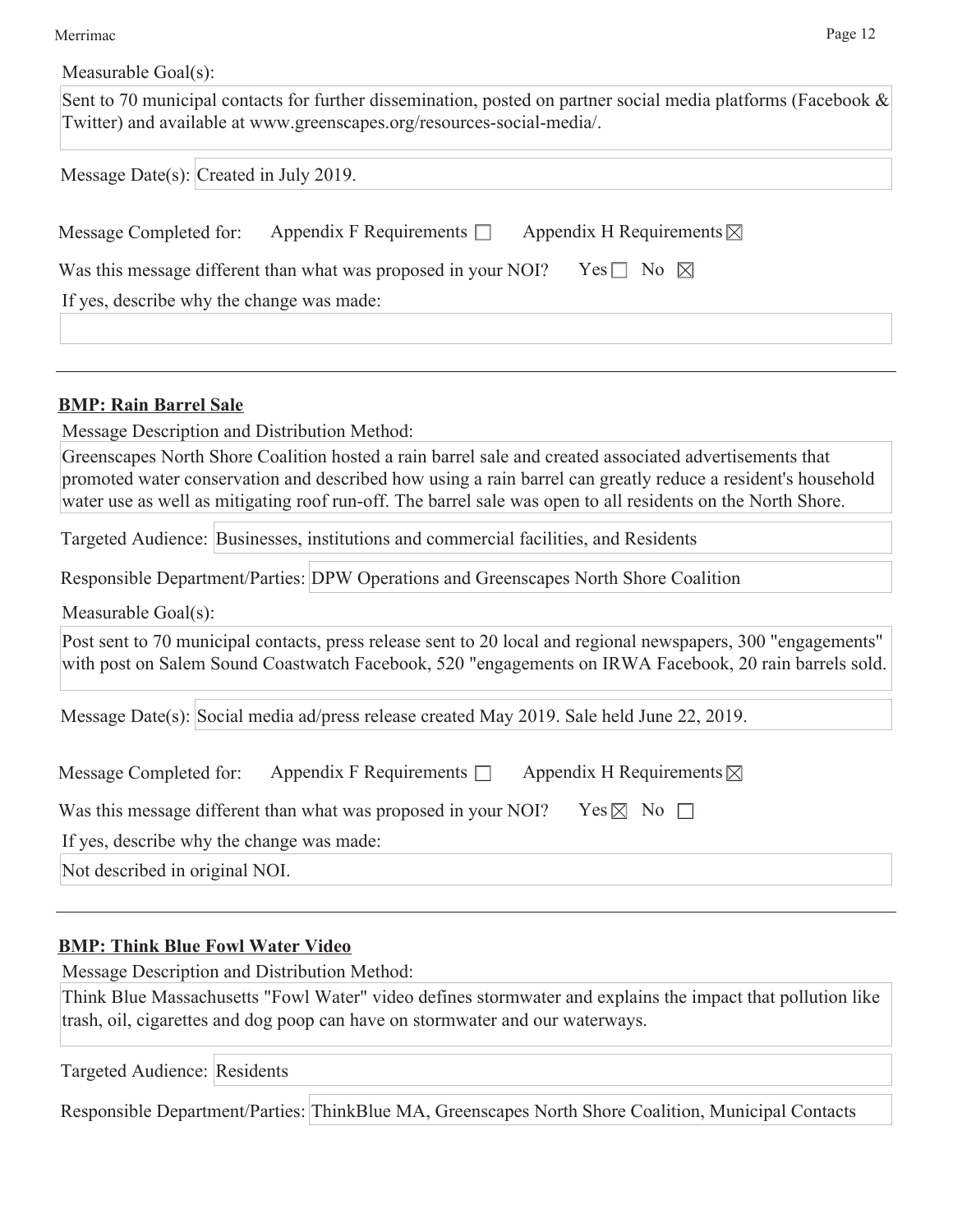Merrimac Page 13

| Measurable Goal(s): |  |
|---------------------|--|
|---------------------|--|

Outreach/"# of impressions" was evaluated in 9 out of 23 Greenscapes Communities. Results claimed that 121,520 impressions were made on Facebook or Youtube. The video was also sent to 70 municipal contacts and is available on the ThinkBlue website and the Greenscapes website at www.greenscapes.org/resourcesvideos/.

Message Date(s): Spread by ThinkBlue June 23 - June 30, 2019. Shared further July 2019.

| Message Completed for: | Appendix F Requirements $\Box$ | Appendix H Requirements $\boxtimes$ |
|------------------------|--------------------------------|-------------------------------------|

| Was this message different than what was proposed in your NOI? Ses $\boxtimes$ No $\square$ |  |  |  |
|---------------------------------------------------------------------------------------------|--|--|--|
|                                                                                             |  |  |  |

If yes, describe why the change was made:

Not described in original NOI.

#### **BMP: Miscellaneous Greenscapes Tabling Events**

Message Description and Distribution Method:

Informational table with Greenscapes demonstrations and materials at local community and school events, including: Grow Spring Expo, Essex STEM Night, Middleton Earth Day, STEAM Night Beverly, Ipswich Garden Club Plant Sale, MassAudubon Nature Fest, Cape Ann Farmer's Market, Rowley Farmer's Market, Beverly Farmer's Market, North Reading Farmer's Market, Billerica Farmer's Market, Waldorf School at Moraine Farm, Wilmington Farmer's Market, Underwater in Salem Sound Lecture Series, Beverly Public Library Lecture Series.

Targeted Audience: Residents

Responsible Department/Parties: Greenscapes North Shore Coalition

| Measurable Goal(s): |  |  |  |
|---------------------|--|--|--|
|---------------------|--|--|--|

Miscellaneious

Message Date(s): Events held September '18 - May '19. Farmers markets held weekly in the spring/summer.

| Message Completed for:                    | Appendix F Requirements $\Box$                                 | Appendix H Requirements $\boxtimes$ |  |  |
|-------------------------------------------|----------------------------------------------------------------|-------------------------------------|--|--|
|                                           | Was this message different than what was proposed in your NOI? | Yes $\boxtimes$ No $\Box$           |  |  |
| If yes, describe why the change was made: |                                                                |                                     |  |  |
| Not described in original NOI.            |                                                                |                                     |  |  |

Add an Educational Message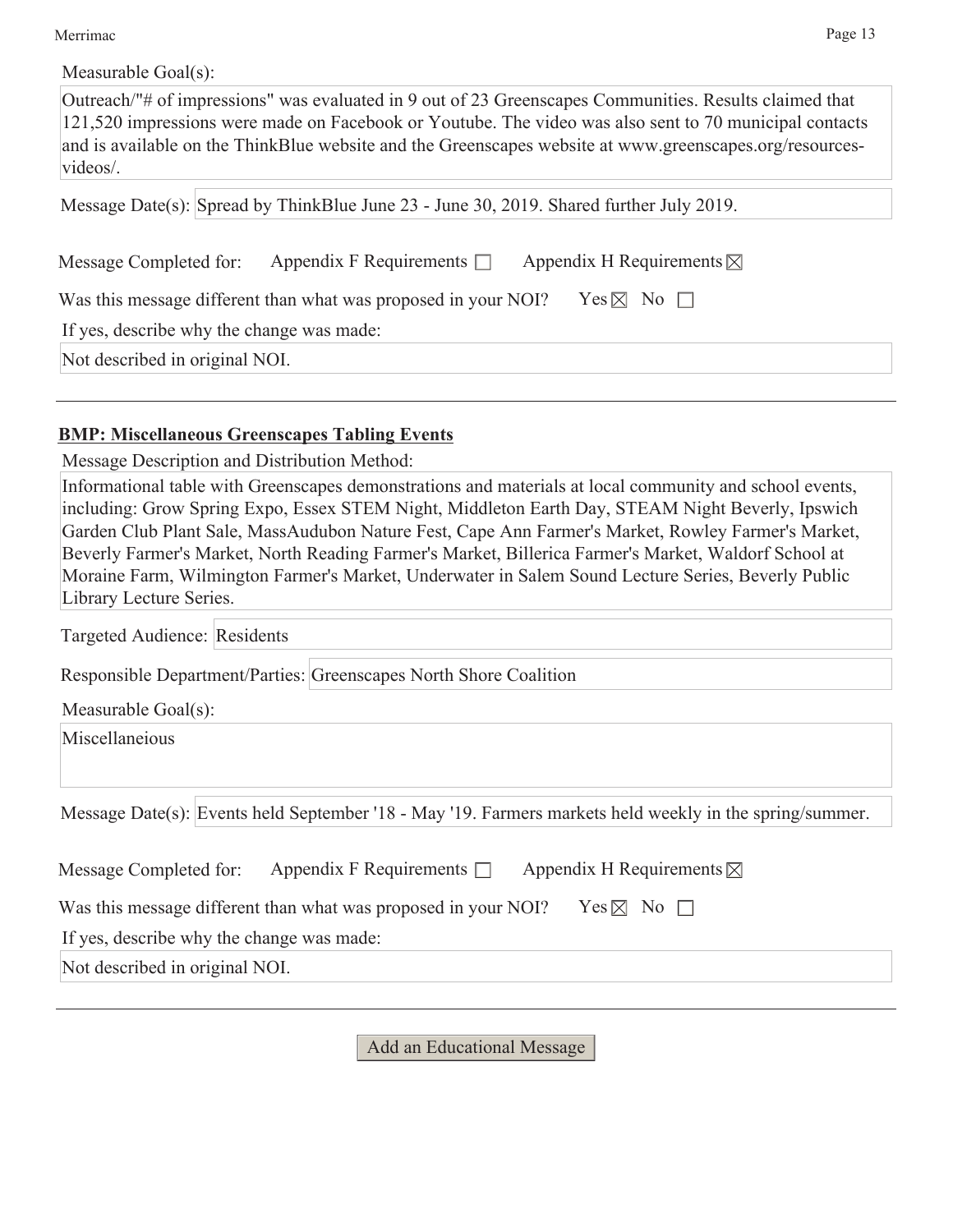# **MCM2: Public Participation**

Describe the opportunity provided for public involvement in the development of the Stormwater Management Program (SWMP) during the reporting period:

BMP 1: Public Review of Stormwater Management Program The Stormwater Management Program (SWMP) is publicly available for review on the Town's Stormwater Web Page. The SWMP was completed at the end of the reporting period and was immediately uploaded to the Town's Stormwater Web Page for the public to review. A public meeting in conjunction with the Board of Selectmen was held on September 16, 2019 to review the program with the public, answer questions and accept comments.

| Was this opportunity different than what was proposed in your NOI? Yes $\square$ No $\boxtimes$ |  |  |  |  |  |  |  |
|-------------------------------------------------------------------------------------------------|--|--|--|--|--|--|--|
|-------------------------------------------------------------------------------------------------|--|--|--|--|--|--|--|

Describe any other public involvement or participation opportunities conducted during the reporting period: BMP 2: Public Participation in Stormwater Program Development

Household hazardous waste/used oil collection. The measurable goal shall be the pounds of waste collected.

# **MCM3: Illicit Discharge Detection and Elimination (IDDE)**

# **Sanitary Sewer Overflows (SSOs)**

*Below, report on the number of SSOs identified in the MS4 system and removed during this reporting period.*

Number of SSOs identified: 0

Number of SSOs removed: 0

*Below, report on the total number of SSOs identified in the MS4 system and removed to date. At a minimum, report SSOs identified since 2013.*

Total number of SSOs identified: 0

Total number of SSOs removed: 0

#### **MS4 System Mapping**

Describe the status of your MS4 map, including any progress made during the reporting period:

The Town has created an online GIS database of the stormwater system and outfalls collected for the 2003 Permit. All mapping requirements of the new permit will be added to the GIS database. The Town has completed GPS locating all stormwater system catch basins, drain manholes and outfalls.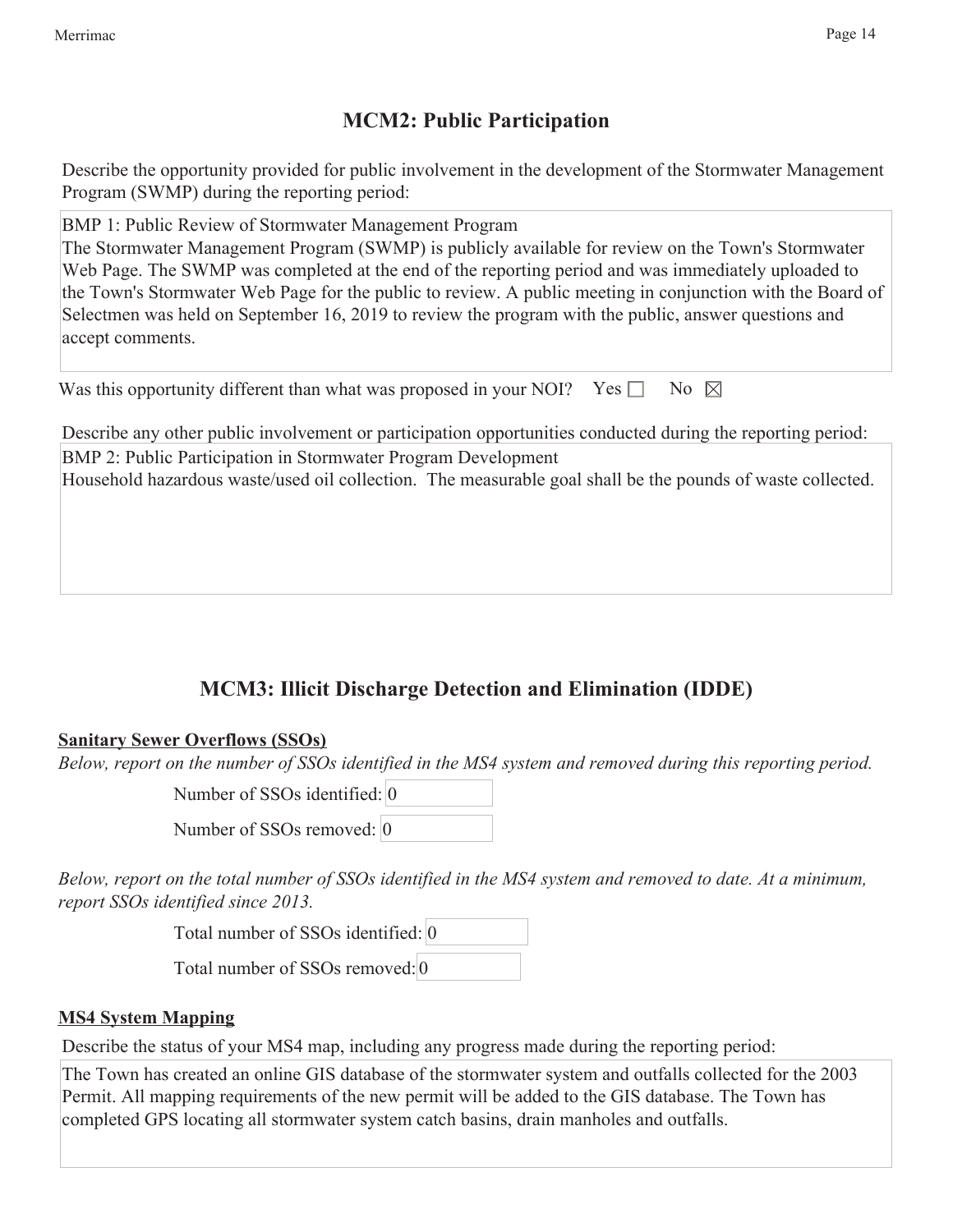#### **Screening of Outfalls/Interconnections**

*If conducted, please submit any outfall monitoring results from this reporting period. Outfall monitoring results should include the date, outfall/interconnection identifier, location, weather conditions at time of sampling, precipitation in previous 48 hours, field screening parameter results, and results from all analyses.*

- $\circ$  The outfall screening data is attached to the email submission
- $\circ$  The outfall screening data can be found at the following website:

Outfall screening was not conducted during year 1.

*Below, report on the number of outfalls/interconnections screened during this reporting period.*

Number of outfalls screened: 0

*Below, report on the percent of total outfalls/ interconnections screened to date.*

Percent of total outfalls screened: 0

#### **Catchment Investigations**

*If conducted, please submit all data collected during this reporting period as part of the dry and wet weather investigations. Also include the presence or absence of System Vulnerability Factors for each catchment.*

 $\circ$  The catchment investigation data is attached to the email submission

 $\circ$  The catchment investigation data can be found at the following website:

Catchment investigations were not conducted during year 1.

*Below, report on the number of catchment investigations completed during this reporting period.*

Number of catchment investigations completed this reporting period: 0

*Below, report on the percent of catchments investigated to date.*

Percent of total catchments investigated: 0

*Optional:* Provide any additional information for clarity regarding the catchment investigations below:

#### **IDDE Progress**

*If illicit discharges were found, please submit a document describing work conducted over this reporting period, and cumulative to date, including location source; description of the discharge; method of discovery; date of discovery; and date of elimination, mitigation, or enforcement OR planned corrective measures and schedule of removal.*

 $\circ$  The illicit discharge removal report is attached to the email submission

 $\circ$  The illicit discharge removal report can be found at the following website: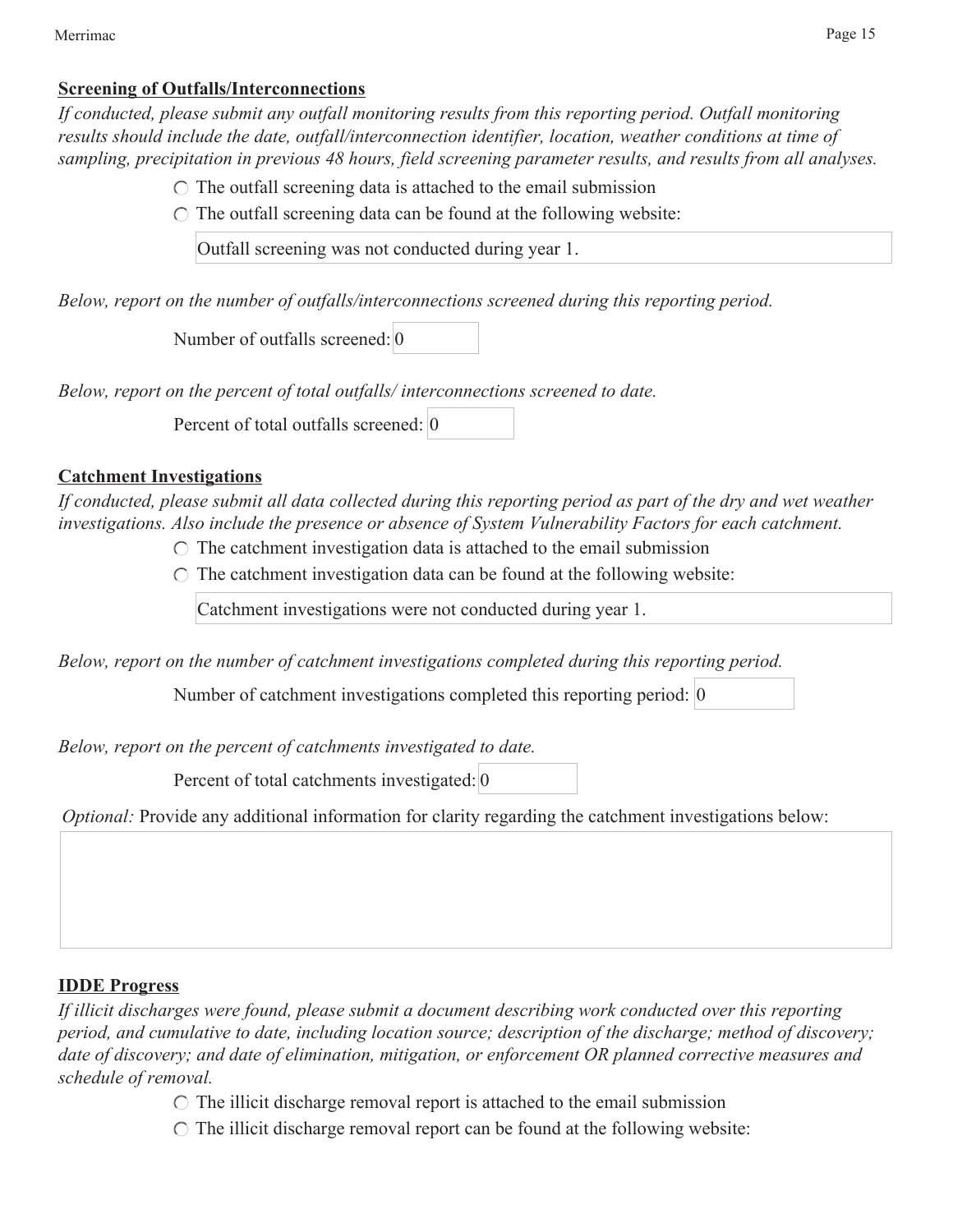No illicit discharges were found during year 1.

*Below, report on the number of illicit discharges identified and removed, along with the volume of sewage removed during this reporting period.*

| Number of illicit discharges identified: 0 |         |
|--------------------------------------------|---------|
| Number of illicit discharges removed: 0    |         |
| Estimated volume of sewage removed: 0      | [UNITS] |

*Below, report on the total number of illicit discharges identified and removed to date. At a minimum, report on the number of illicit discharges identified and removed since the effective date of the permit.*

| Total number of illicit discharges identified: 0 |  |
|--------------------------------------------------|--|
| Total number of illicit discharges removed: 0    |  |

*Optional:* Provide any additional information for clarity regarding illicit discharges identified, removed, or planned to be removed below:

# **Employee Training**

Describe the frequency and type of employee training conducted during the reporting period:

Employees are to be trained on IDDE Program implementation. At a minimum, training shall occur annually.

# **MCM4: Construction Site Stormwater Runoff Control**

*Below, report on the construction site plan reviews, inspections, and enforcement actions completed during this reporting period.*

| Number of site plan reviews completed: 4 |  |  |
|------------------------------------------|--|--|
| Number of inspections completed: 36      |  |  |
| Number of enforcement actions taken: 0   |  |  |

**MCM5: Post-Construction Stormwater Management in New Development and Redevelopment**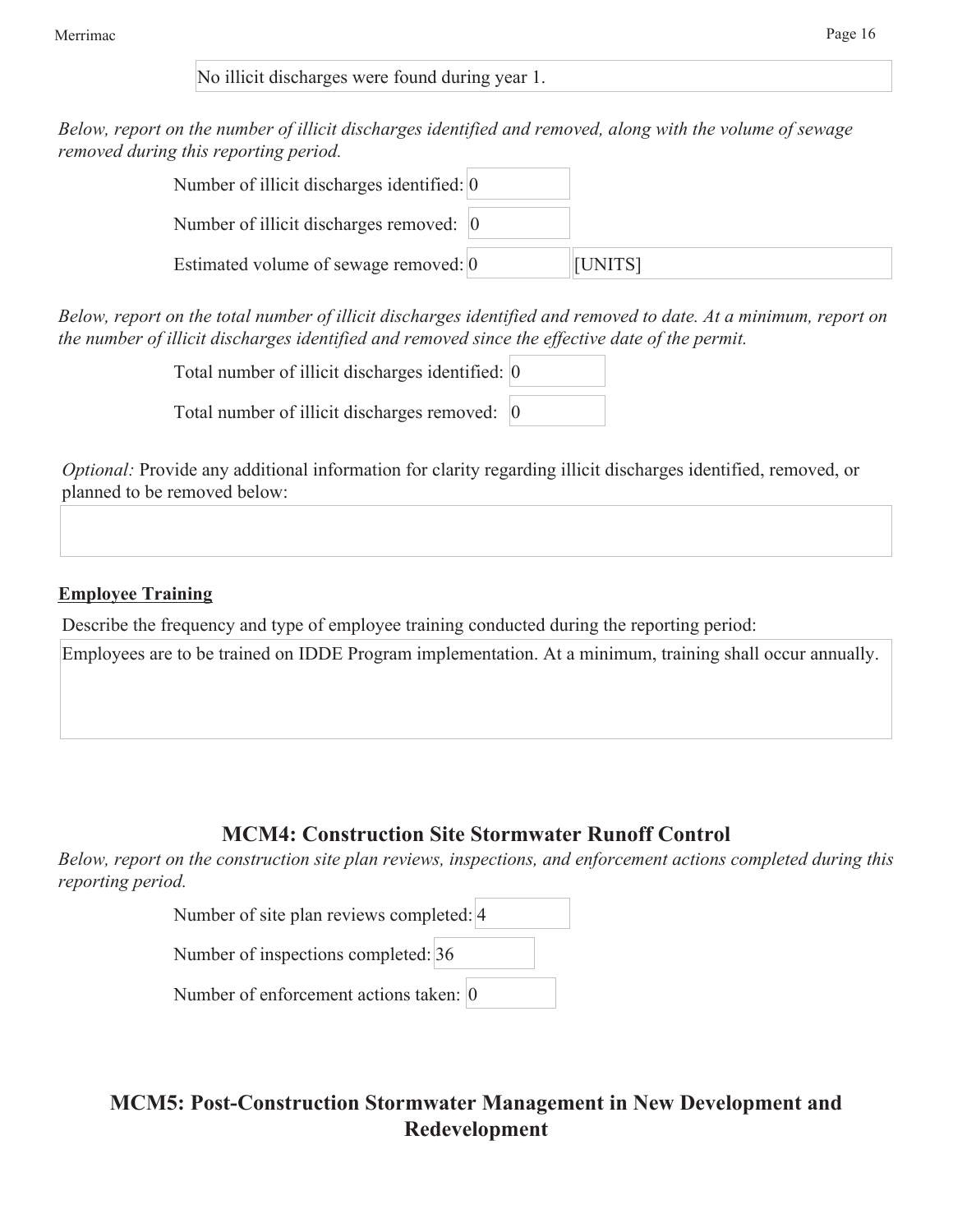#### **Ordinance Development**

Describe the status of the post-construction ordinance required to be complete in year 2 of the permit term:

The Town did not update its existing Post-Construction Ordinance during year 1 of the permit. The Ordinance will be updated as required during year 2 of the permit.

### **As-built Drawings**

Describe the status of the measures the MS4 has utilized to require the submission of as-built drawings and ensure long term operation and maintenance of completed construction sites required to be complete in year 2 of the permit term:

The Town's existing As-Built Drawing requirements will be updated as required during year 2 of the permit.

### **Street Design and Parking Lots Report**

Describe the status of the street design and parking lots assessment due in year 4 of the permit term, including any planned or completed changes to local regulations and guidelines:

The Town did not begin the street design and parking lot assessment during year 1 of the permit. The Town will complete the assessment by year 4 of the permit.

# **Green Infrastructure Report**

Describe the status of the green infrastructure report due in year 4 of the permit term, including the findings and progress towards making the practice allowable:

The Town did not complete the green infrastructure report during year 1 of the permit. The report will be completed by year 4 of the permit.

# **Retrofit Properties Inventory**

Describe the status of the inventory, due in year 4 of the permit term, of permittee-owned properties that could be modified or retrofitted with BMPs to mitigate impervious areas and report on any properties that have been modified or retrofitted:

The Town did not begin the inventory of permittee-owned properties during year 1 of the permit. The inventory will be completed by year 4 of the permit.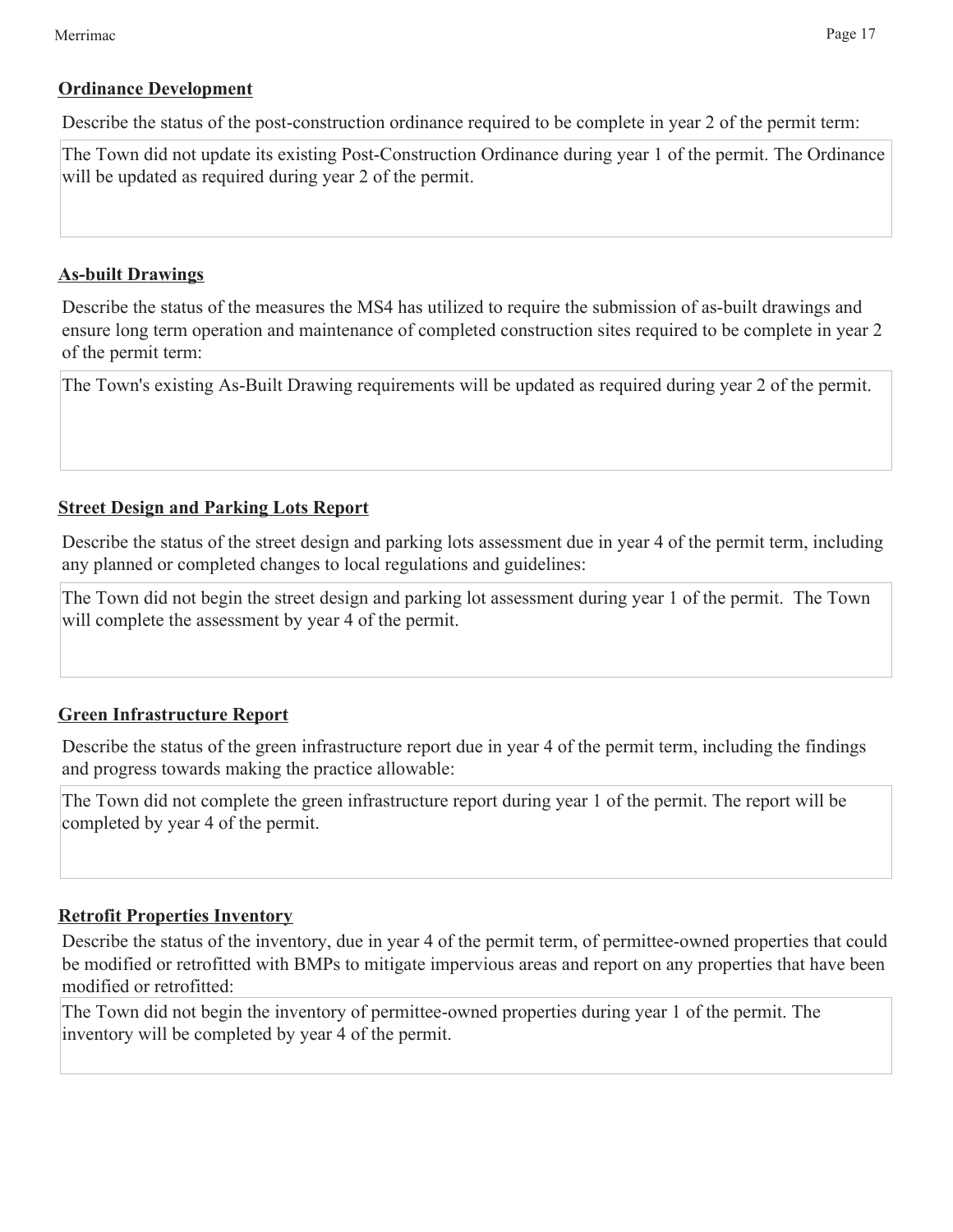# **MCM6: Good Housekeeping**

#### **Catch Basin Cleaning**

Describe the status of the catch basin cleaning optimization plan:

The Town has prepared written Standard Operating Procedures (SOPs) for Inspecting and Cleaning Catch Basi

*If complete, attach the catch basin cleaning optimization plan or the schedule to gather information to develop the optimization plan:*

- $\circ$  The catch basin cleaning optimization plan or schedule is attached to the email submission
- The catch basin cleaning optimization plan or schedule can be found at the following website:

http://www.merrimac01860.info/199/Stormwater

*Below, report on the number of catch basins inspected and cleaned, along with the total volume of material removed from the catch basins during this reporting period.*

Number of catch basins inspected: 0

Number of catch basins cleaned: 0

Total volume or mass of material removed from all catch basins: 0 [UNITS]

*Below, report on the total number of catch basins in the MS4 system, if known.*

Total number of catch basins: 850+/-

*If applicable:*

Report on the actions taken if a catch basin sump is more than 50% full during two consecutive routine inspections/cleaning events:

Catch basins area scheduled to be inspected and cleaned during October 2019.

#### **Street Sweeping**

Describe the status of the written procedures for sweeping streets and municipal-owned lots:

The Town has prepared written Standard Operating Procedures (SOPs) for Sweeping Streets and Parking Lots. The SOPs are available on the Town's Stormwater Management webpage. A map of street sweeping routes is maintained at the Highway Department Garage.

*Report on street sweeping completed during the reporting period using one of the three metrics below.*

 $\pm$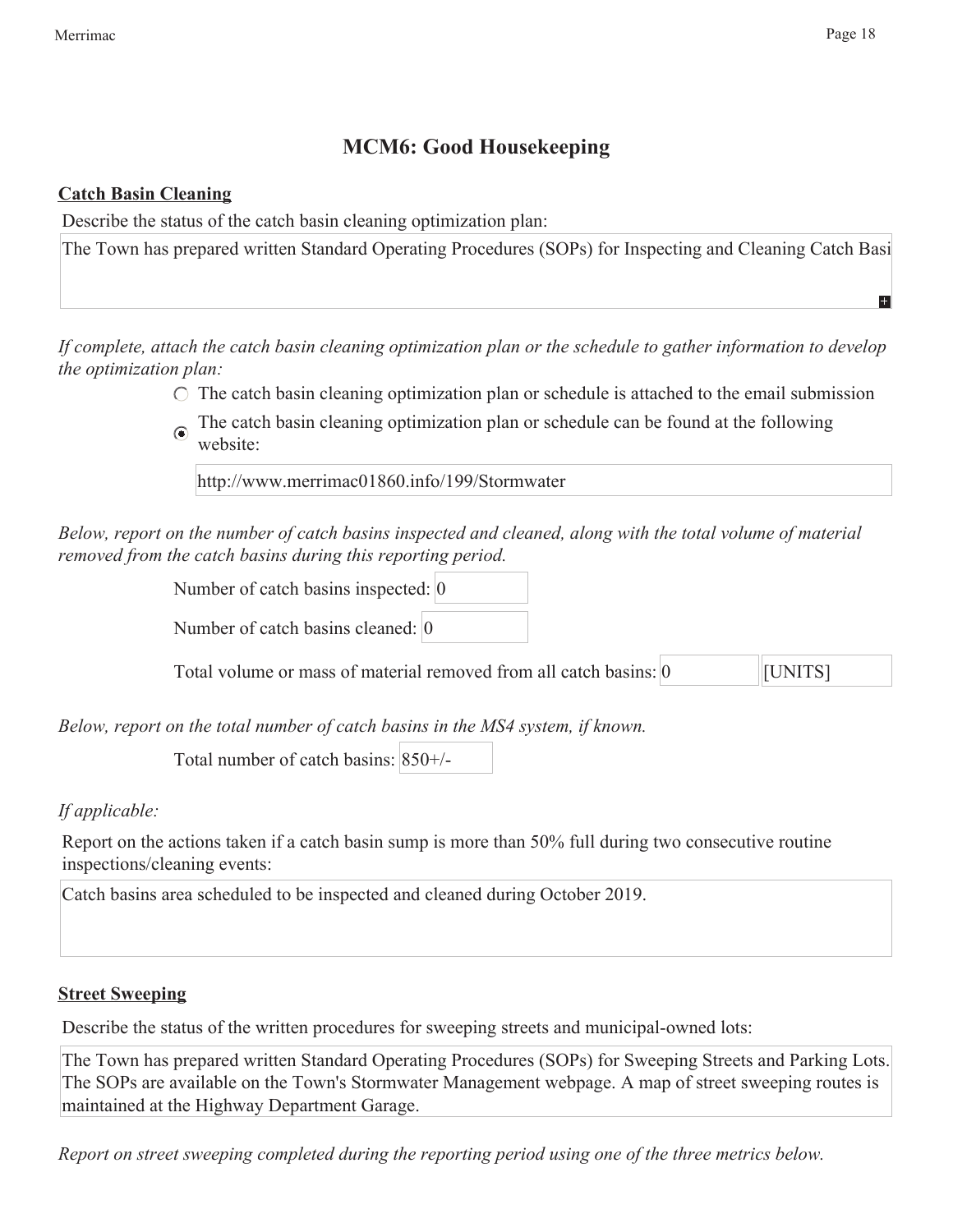| $\circ$ Number of miles cleaned: $\vert$ 5, plus parking lots |  |  |
|---------------------------------------------------------------|--|--|
|---------------------------------------------------------------|--|--|

 $\circ$  Volume of material removed: 15

Weight of material removed: Unknown

### *If applicable:*

For rural uncurbed roadways with no catch basins, describe the progress of the inspection, documentation, and targeted sweeping plan:

yards

N/A.

# **Winter Road Maintenance**

Describe the status of the written procedures for winter road maintenance including the storage of salt and sand:

The Town has prepared written Standard Operating Procedures (SOPs) for Snow Removal and De-Icing. The SOPs are available on the Town's Stormwater Management web page.

# **Inventory of Permittee-Owned Properties**

Describe the status of the inventory, due in year 2 of the permit term, of permittee-owned properties, including parks and open spaces, buildings and facilities, and vehicles and equipment, and include any updates:

The Town did not begin the inventory of permittee-owned properties during year 1 of the permit. The inventory will be completed by year 2 of the permit.

#### **O&M Procedures for Parks and Open Spaces, Buildings and Facilities, and Vehicles and Equipment**

Describe the status of the operation and maintenance procedures, due in year 2 of the permit term, of permittee-owned properties (parks and open spaces, buildings and facilities, vehicles and equipment) and include maintenance activities associated with each:

The Town did not begin to prepare O&M procedures for Parks and Open Spaces, Buildings and Facilities and Vehicles and Equipment during year 1 of the permit. The O&M will be completed by year 2 of the permit.

#### **Stormwater Pollution Prevention Plan (SWPPP)**

Describe the status of any SWPPP, due in year 2 of the permit term, for permittee-owned or operated facilities including maintenance garages, public works yards, transfer stations, and other waste handling facilities where pollutants are exposed to stormwater:

The Town did not begin SWPPPs for permittee-owned or operated facilities during year 1 of the permit. The SWPPPs will be completed by year 2 of the permit.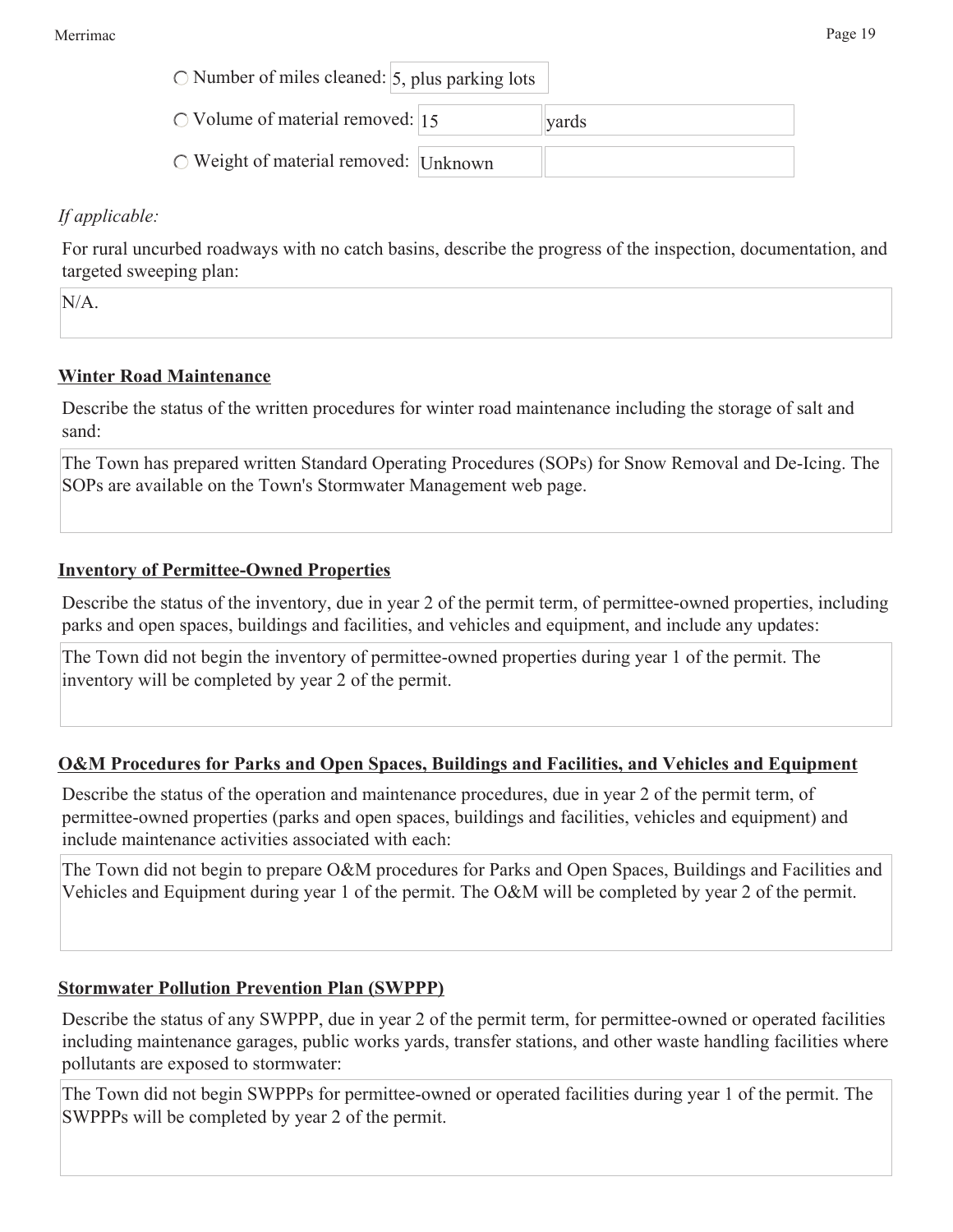*Below, report on the number of site inspections for facilities that require a SWPPP completed during this reporting period.*

Number of site inspections completed: 0

Describe any corrective actions taken at a facility with a SWPPP:

### **O&M Procedures for Stormwater Treatment Structures**

Describe the status of the written procedure for stormwater treatment structure maintenance:

The Town currently does not own any Stormwater Treatment Structures.

# **Additional Information**

### **Monitoring or Study Results**

*Results from any other stormwater or receiving water quality monitoring or studies conducted during the reporting period not otherwise mentioned above, where the data is being used to inform permit compliance or permit effectiveness must be attached.*

Not applicable

 $\bigcirc$  The results from additional reports or studies are attached to the email submission

 $\bigcirc$  The results from additional reports or studies can be found at the following website(s):

If such monitoring or studies were conducted on your behalf or if monitoring or studies conducted by other entities were reported to you, a brief description of the type of information gathered or received shall be described below:

# **Additional Information**

*Optional:* Enter any additional information relevant to your stormwater management program implementation during the reporting period. Include any BMP modifications made by the MS4 if not already discussed above: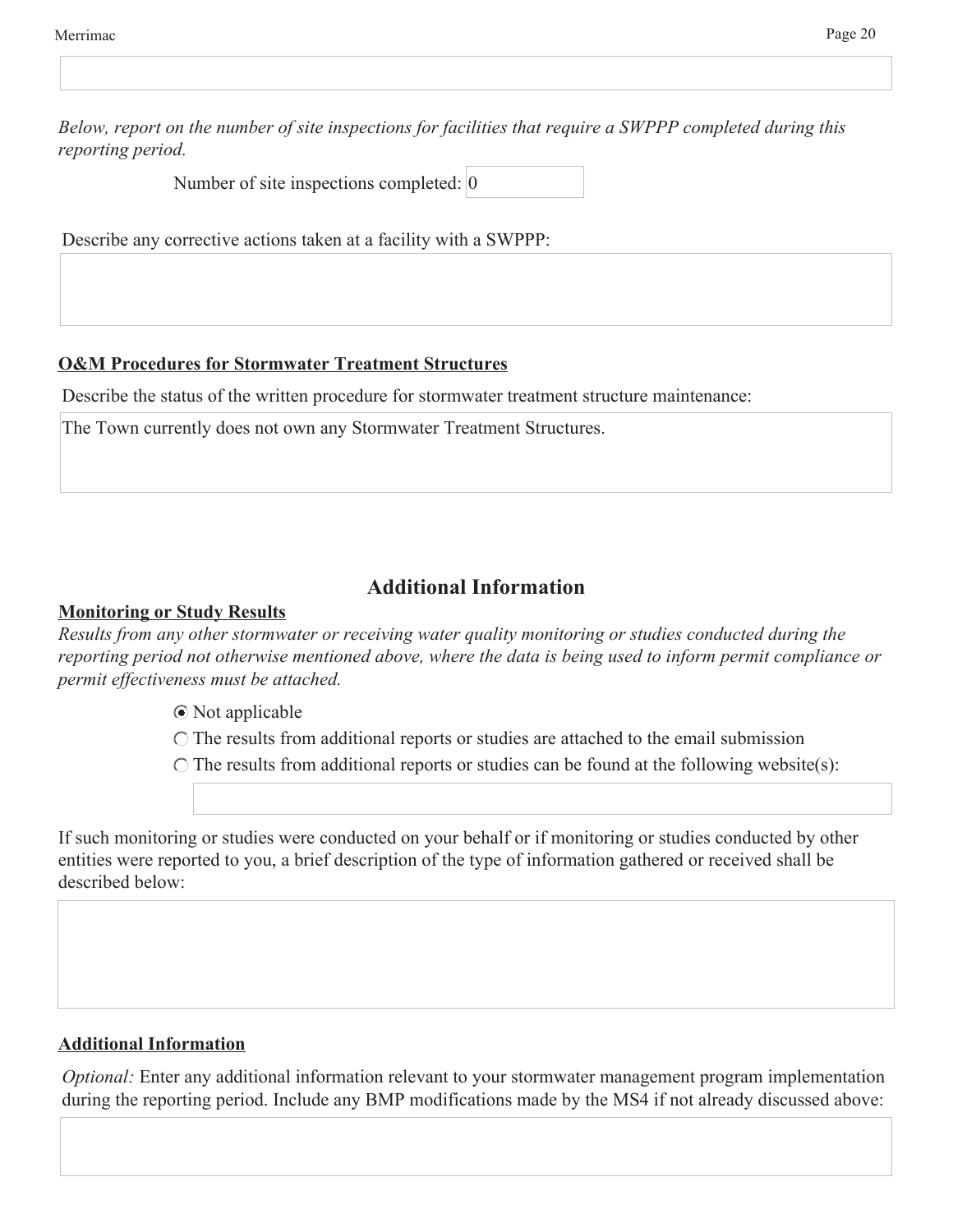# **Activities Planned for Next Reporting Period**

Please confirm that your SWMP has been, or will be, updated to comply with all applicable permit requirements including but not limited to the year 2 requirements summarized below. (Note: impaired waters and TMDL requirements are not listed below)

Yes, I agree  $\boxtimes$ 

- Complete system mapping Phase I
- Begin investigations of catchments associated with Problem Outfalls
- Develop or modify an ordinance or other regulatory mechanism for post-construction stormwater runoff from new development and redevelopment
- Establish and implement written procedures to require the submission of as-built drawings no later than two years after the completion of construction projects
- Develop, if not already developed, written operations and maintenance procedures
- Develop an inventory of all permittee owned facilities in the categories of parks and open space, buildings and facilities, and vehicles and equipment; review annually and update as necessary
- Establish a written program detailing the activities and procedures the permittee will implement so that the MS4 infrastructure is maintained in a timely manner
- Develop and implement a written SWPPP for maintenance garages, public works yards, transfer stations, and other waste handling facilities where pollutants are exposed to stormwater
- Enclose or cover storage piles of salt or piles containing salt used for deicing or other purposes
- Develop, if not already developed, written procedures for sweeping streets and municipal-owned lots
- Develop, if not already developed, written procedures for winter road maintenance including storage of salt and sand
- Develop, if not already developed, a schedule for catch basin cleaning
- Develop, if not already developed, a written procedure for stormwater treatment structure maintenance
- Develop a written catchment investigation procedure *(18 months)*

Annual Requirements

- Annual report submitted and available to the public
- Annual opportunity for public participation in review and implementation of SWMP
- Keep records relating to the permit available for 5 years and make available to the public
- Properly store and dispose of catch basin cleanings and street sweepings so they do not discharge to receiving waters
- Annual training to employees involved in IDDE program
- Update inventory of all known locations where SSOs have discharged to the MS4 in the last 5 years
- Continue public education and outreach program
- Update outfall and interconnection inventory and priority ranking and include data collected in connection with the dry weather screening and other relevant inspections conducted
- Implement IDDE program
- Review site plans of construction sites as part of the construction stormwater runoff control program
- Conduct site inspection of construction sites as necessary
- Inspect and maintain stormwater treatment structures
- Log catch basins cleaned or inspected
- Sweep all uncurbed streets at least annually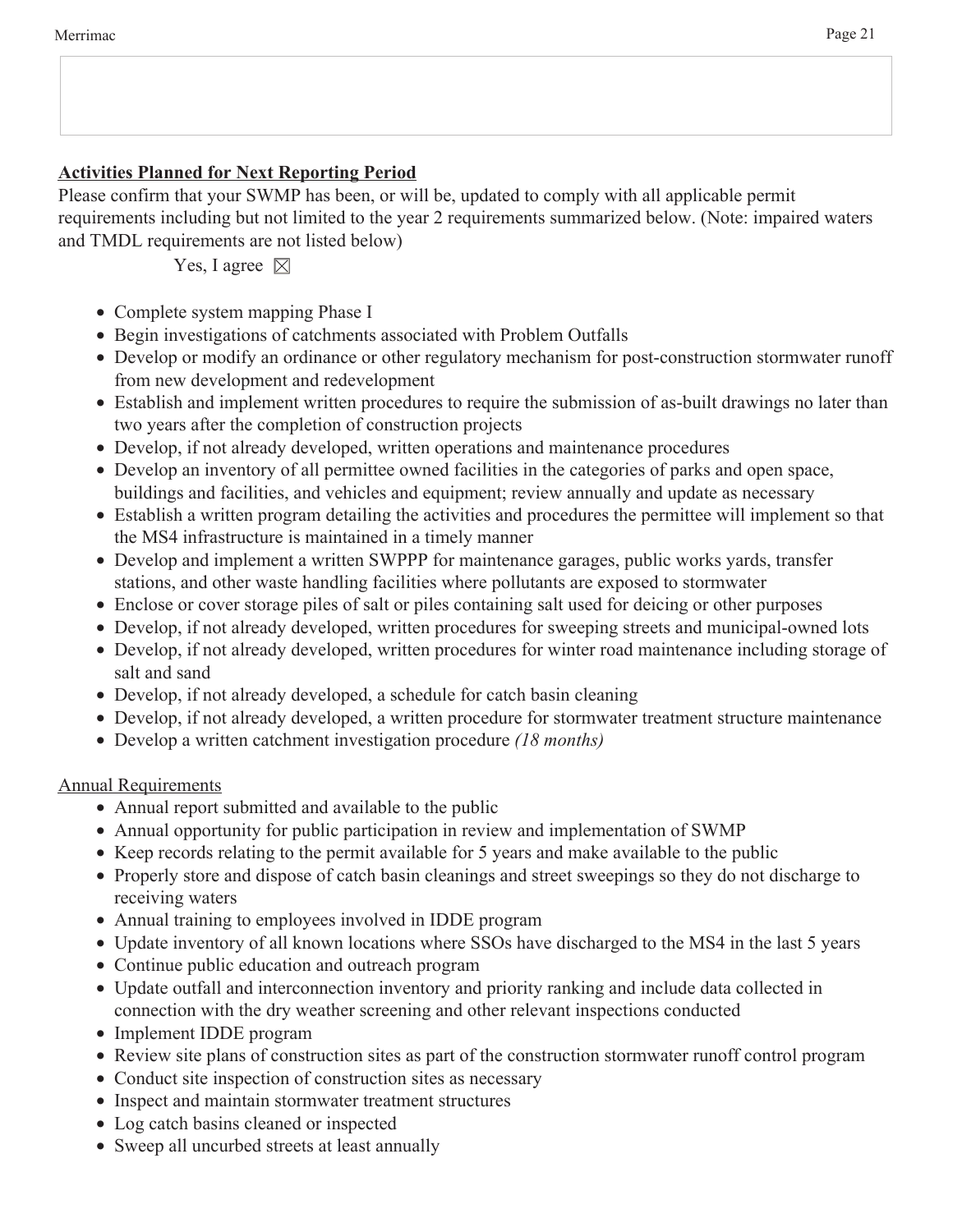Provide any additional details on activities planned for permit year 2 below: